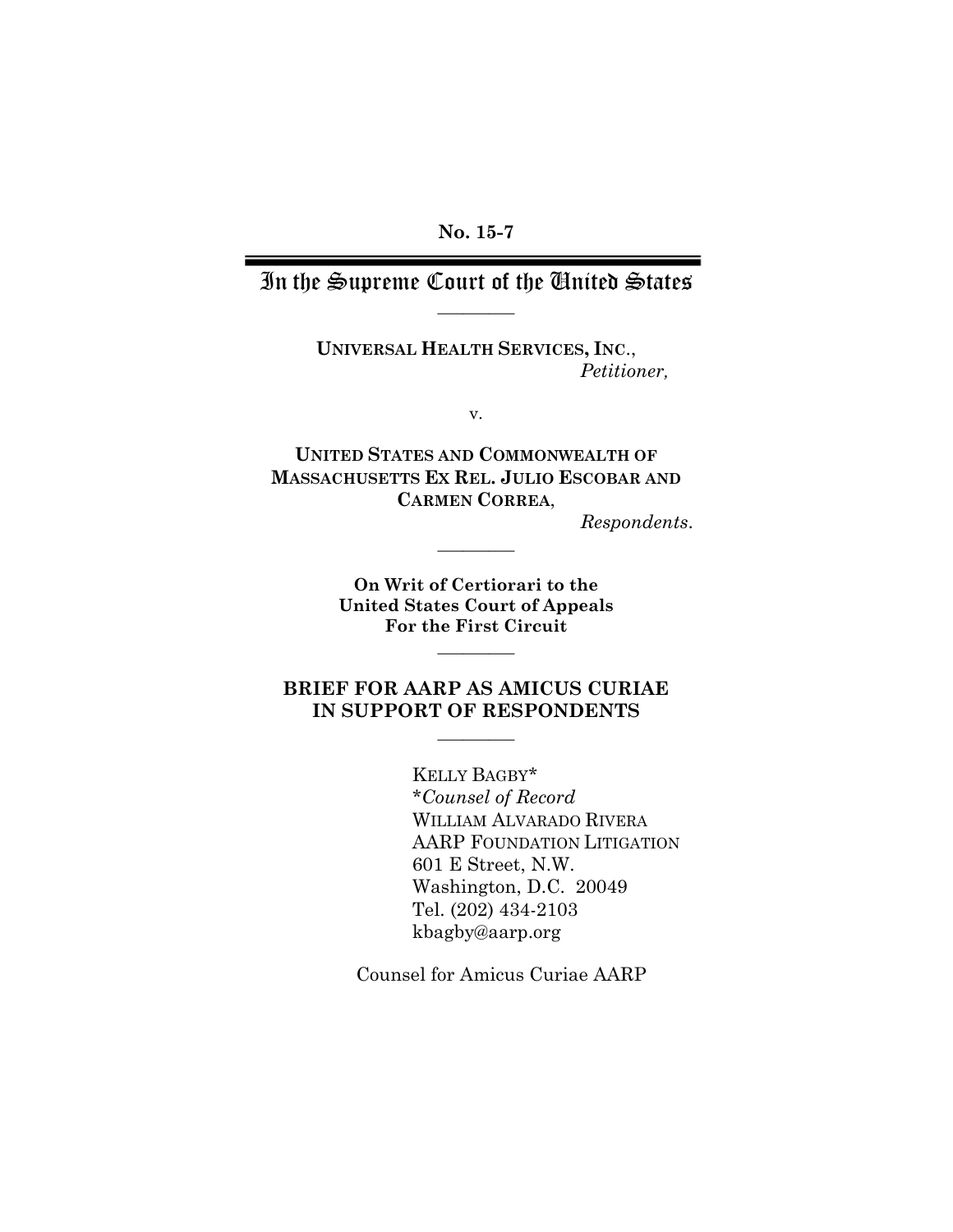## **TABLE OF CONTENTS**

| I. |           | THE IMPLIED CERTIFICATION<br>THEORY IS ROOTED IN THE FALSE<br><b>CLAIMS ACT'S PLAIN LANGUAGE</b>                                                                                                                                         |
|----|-----------|------------------------------------------------------------------------------------------------------------------------------------------------------------------------------------------------------------------------------------------|
|    | A.        | Both the Express and Implied<br>Certification Theories Are Vital<br>Tools to Address Fraud and Protect                                                                                                                                   |
|    | <b>B.</b> | The FCA Does Not Require<br>Explicit Designation of Each<br>Condition of Payment to Plead                                                                                                                                                |
|    | C.        | The First Circuit Found That the<br>Supervision Requirements with<br>Which Petitioner Was Out of<br>Compliance Were Conditions of<br>Payment Making It Unnecessary<br>to Evaluate the Viability of the<br>Implied Certification Theory 9 |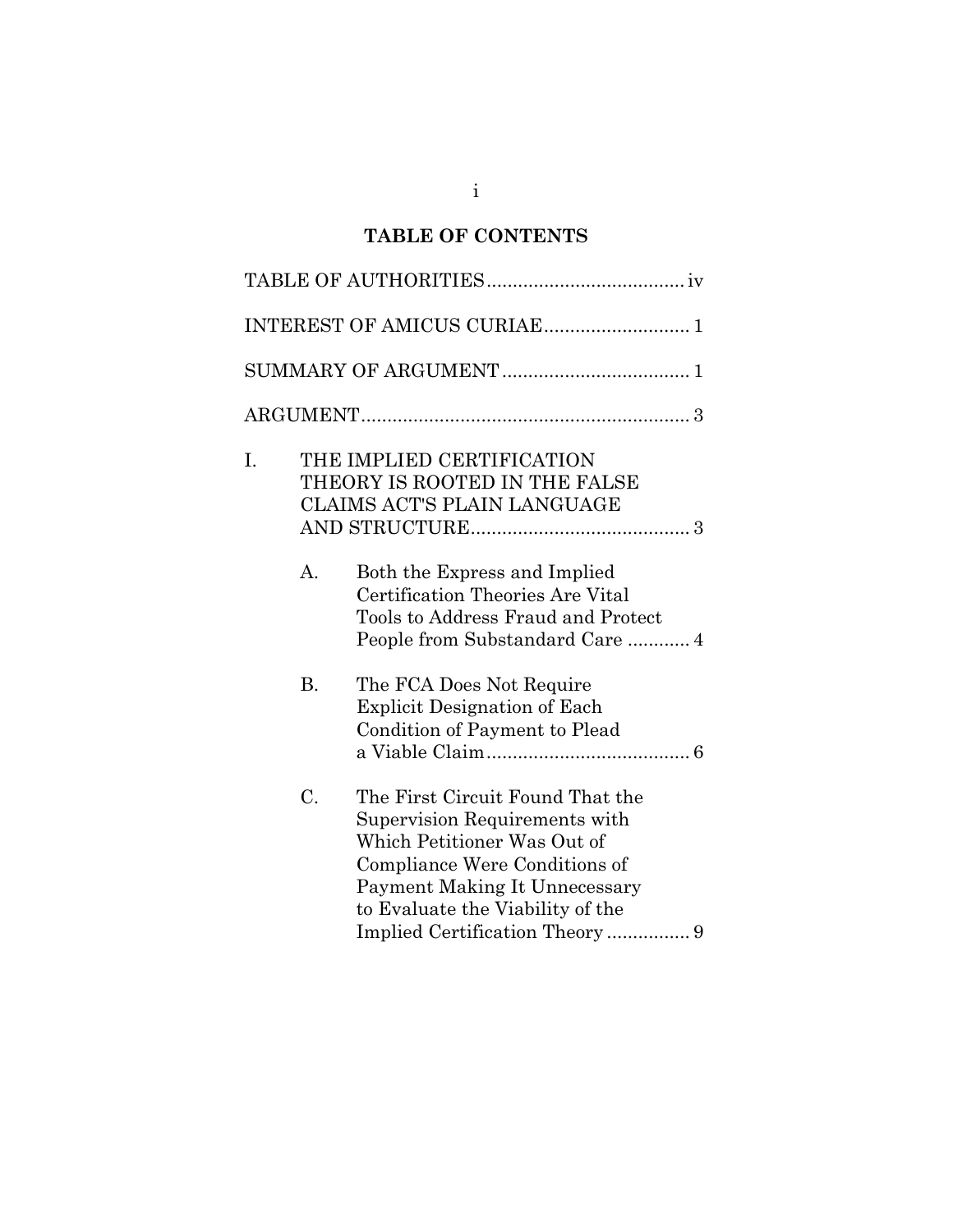| Н. | THE IMPLIED CERTIFICATION THEORY |
|----|----------------------------------|
|    | PLAYS A VITAL LAW ENFORCEMENT    |
|    | FUNCTION IN PROTECTING           |
|    | VULNERABLE PEOPLE LIKE           |
|    | NURSING FACILITY RESIDENTS 12    |
|    |                                  |

- A. Qui Tam Relators Bringing Claims Under the Implied Certification Theory Play an Important Role By Filling The Gap Between Regulators and the Regulated in Settings Like Nursing Facilities ................................ 14
- B. Global Settlements Resulting from Cases Relying on the Implied Certification Theory Have Greatly Improved Conditions in Nursing and Other Health Care Facilities ..................................... 16
	- i. The government and whistleblowers need the implied certification theory to enforce the FCA in cases related to nursing facilities that endanger vulnerable people by flagrantly and regularly disregarding legal requirements .................... 19

ii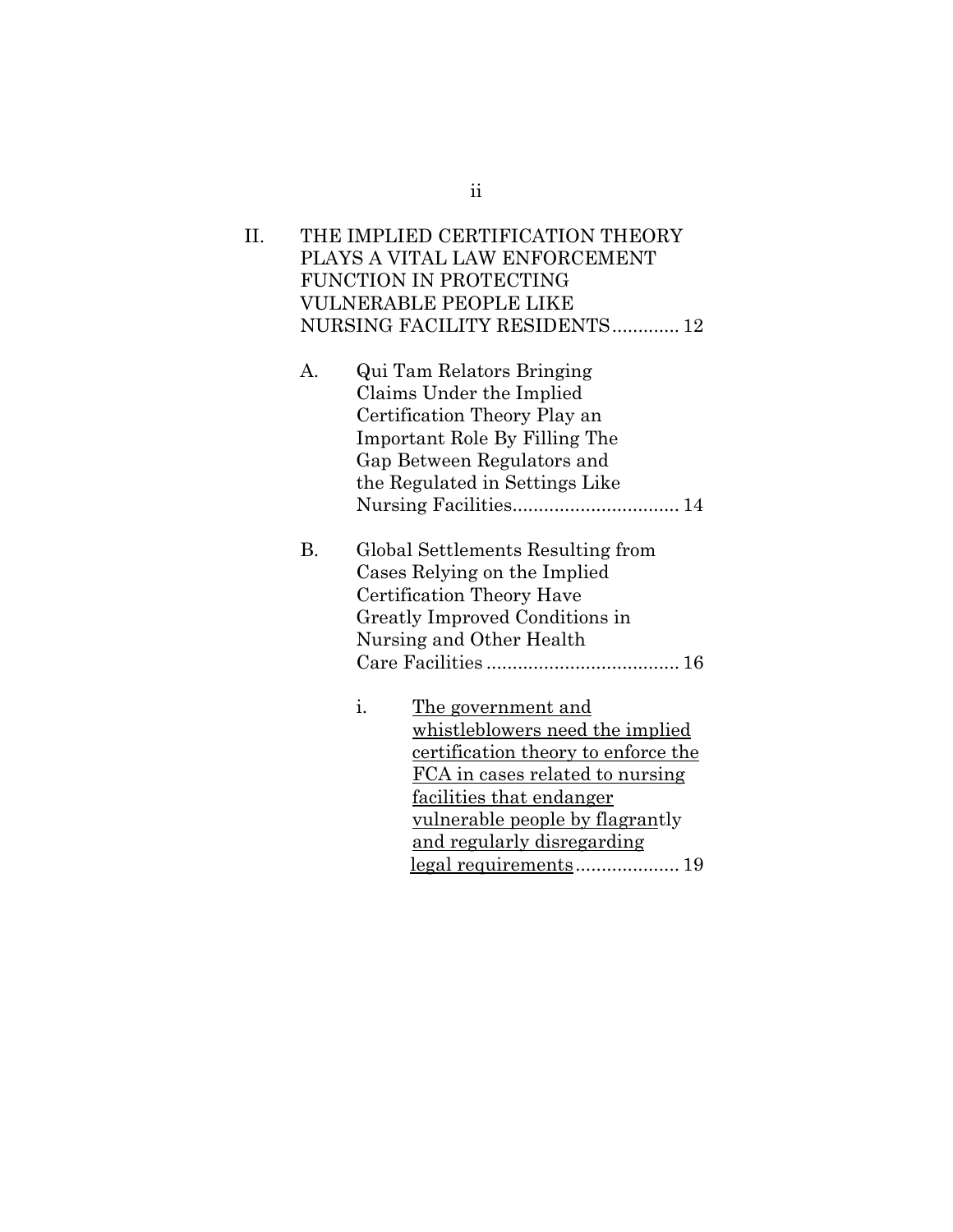| ii.             | Implied certification is    |
|-----------------|-----------------------------|
|                 | often the legal theory      |
|                 | underpinning cases          |
|                 | that result in Corporate    |
|                 | <b>Integrity Agreements</b> |
|                 | which compel recalcitrant   |
|                 | providers to undertake      |
|                 | life-saving reforms24       |
|                 |                             |
| <b>ICLUSION</b> |                             |

iii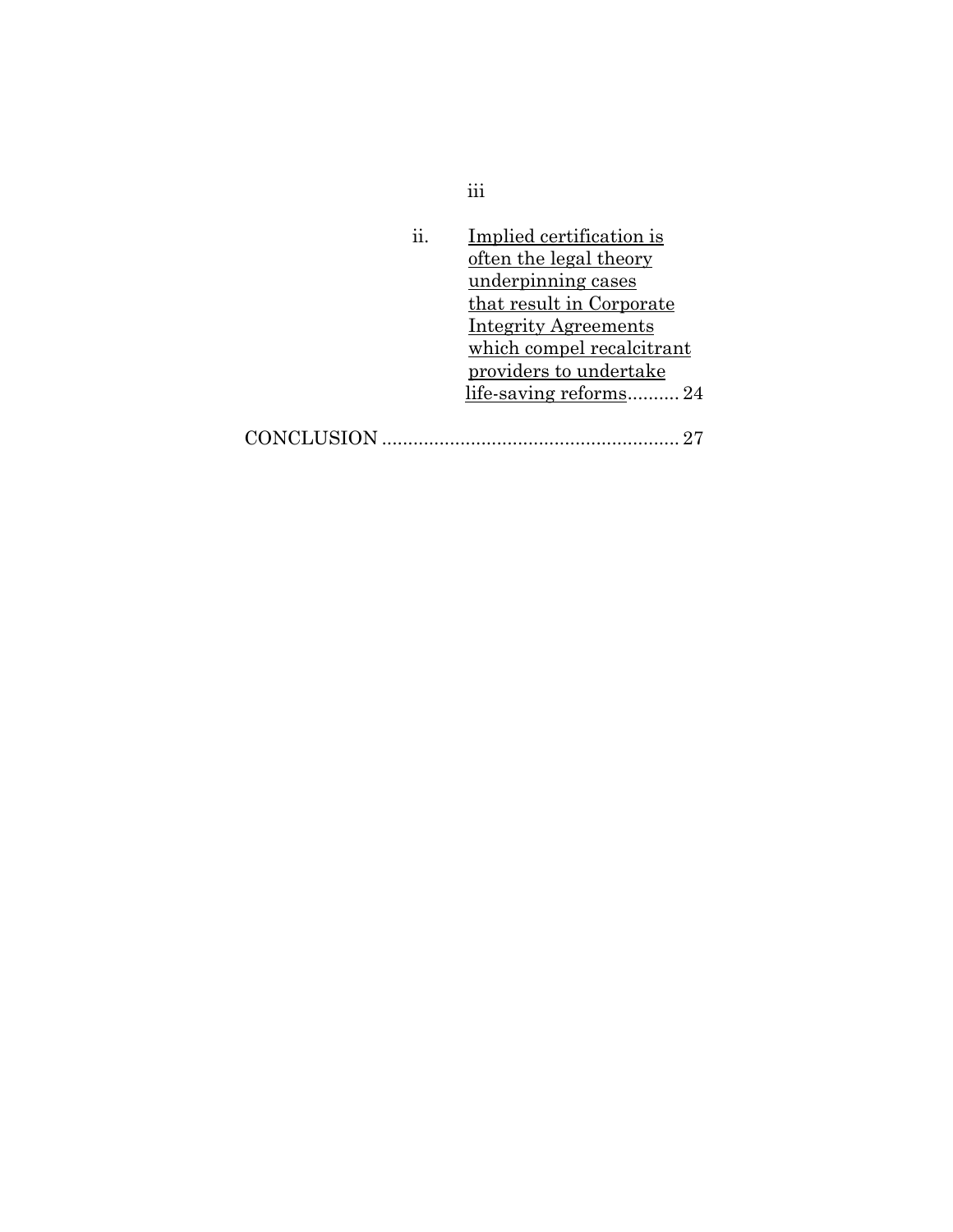## **TABLE OF AUTHORITIES**

## **Cases**

| New York v. Amgen, Inc.,                      |
|-----------------------------------------------|
|                                               |
| United States v. Arba Grp. et al.,            |
| (N.D. Cal. Aug. 29, 2014)                     |
|                                               |
| United States ex rel. Escobar v. Universal    |
| Health Servs., Inc.,                          |
|                                               |
| United States ex rel. Hutcheson v. Blackstone |
| Med., Inc.,                                   |
|                                               |
| United States ex rel. Jones v. Brigham &      |
| Women's Hosp.,                                |
|                                               |
| United States ex rel. Lee v. SmithKline       |
| Beecham, Inc.,                                |
| 245 F.3d 1048 (9th Cir. 2001) 16              |
| United States ex rel. Lemmon v. Envirocare of |
| Utah, Inc.,                                   |
| 614 F.3d 1163 (10th Cir. 2010) 17             |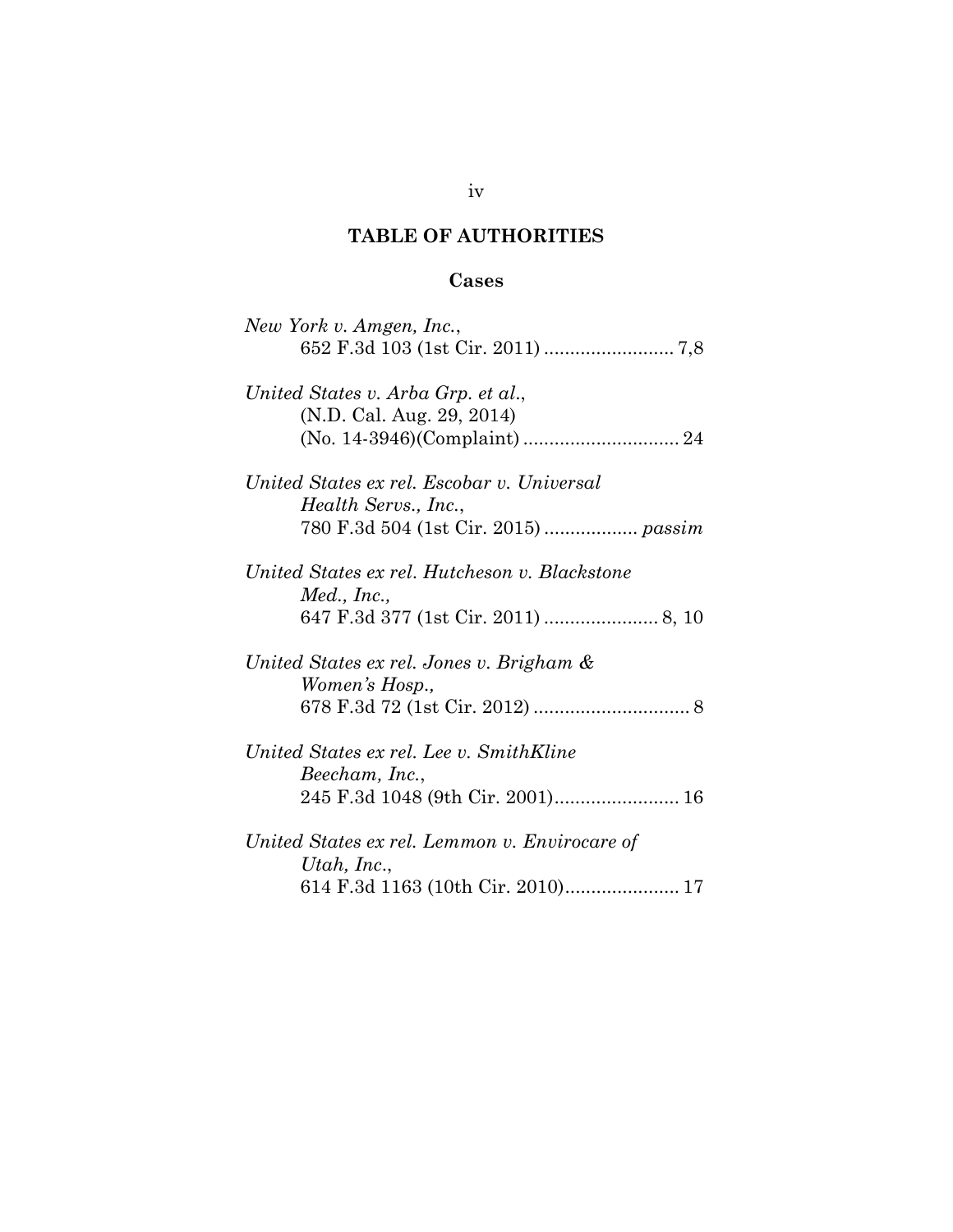| United States ex rel. Micca v. GGNSC      |  |
|-------------------------------------------|--|
| Holdings, LLC.                            |  |
| (N.D. Ga. May 23, 2012)                   |  |
| (No. 1:10-CV-1055-ODE)(Complaint)  22, 23 |  |

| United States ex rel. Mikes v. Straus, |  |
|----------------------------------------|--|
|                                        |  |

| United States ex rel. Milam v. Univ. of Texas, |
|------------------------------------------------|
|                                                |

| United States ex rel. Sanchez-Smith v. Tulsa |  |
|----------------------------------------------|--|
| Reg'l Med. Ctr., LLC,                        |  |
| 754 F. Supp. 2d 1270                         |  |
|                                              |  |
|                                              |  |

| United States v. Sci. Applications Int'l Corp., |  |
|-------------------------------------------------|--|
| 626 F.3d 1257 (D.C. Cir. 2010) 18, 19           |  |

# **Statutes & Regulations**

| Federal Rule of Civil Procedure $12(b)(6)$ 9, 10, 12 |
|------------------------------------------------------|
|                                                      |
|                                                      |
|                                                      |
|                                                      |
|                                                      |
| 130 Mass. Code Regs. § 450.222  11                   |

v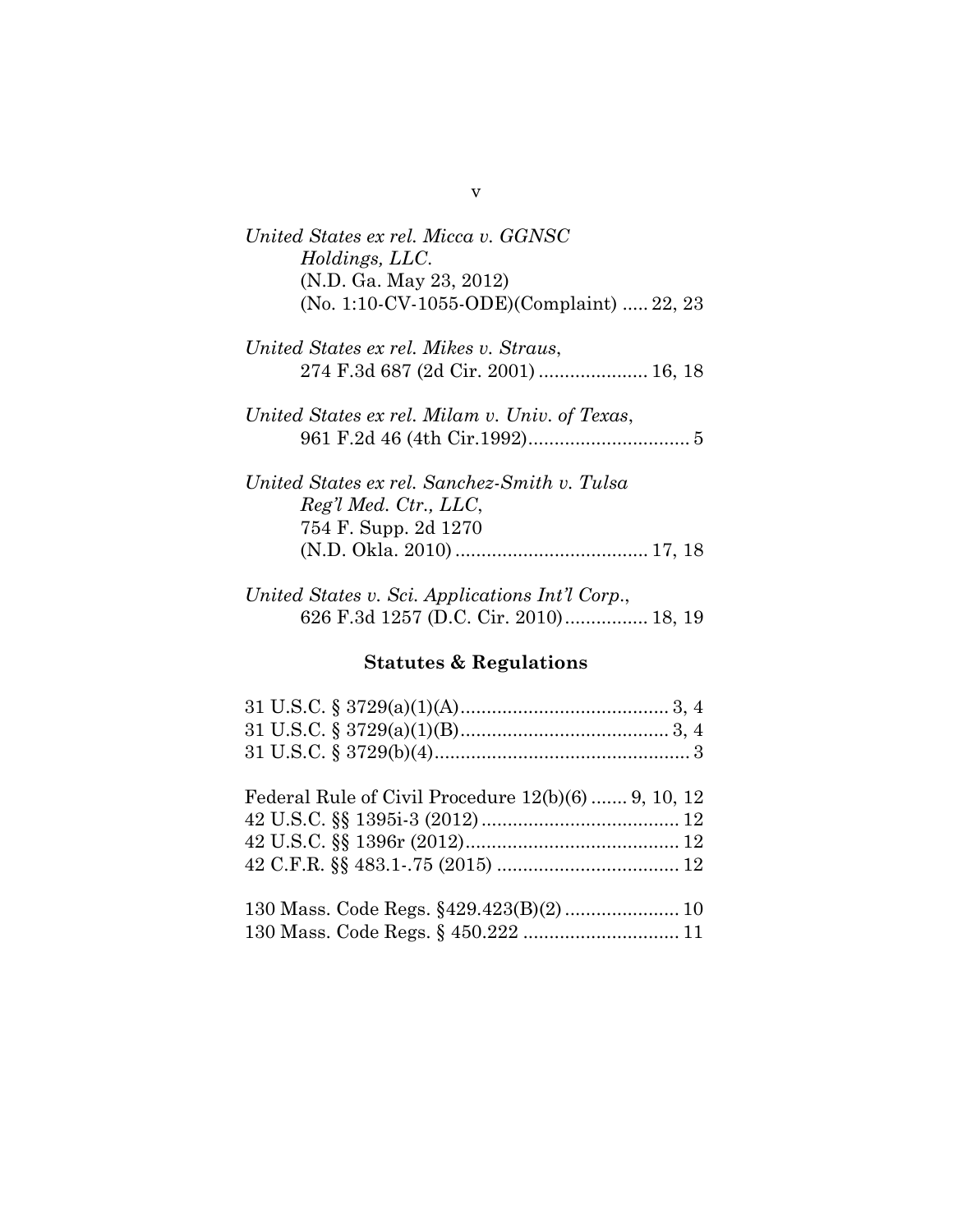## **Miscellaneous**

| Pamela H. Bucy, Information as a Commodity       |
|--------------------------------------------------|
| in the Regulatory World,                         |
| 39 Hous. L. Rev. 905 (2002) 14, 15               |
| Civil Div., U.S. Dep't of Justice,               |
| <b>Fraud Statistics Overview</b>                 |
| $(Nov. 23, 2015)$ , https://www.justice.         |
|                                                  |
| Ctrs. for Medicare and Medicaid Servs.,          |
| U.S. Dep't of Health and Human Servs.,           |
| <i>Special Focus Facilities (SFF) Initiative</i> |
| $(Feb. 18, 2016)$ , https://www.cms.gov/         |
| Medicare/Provider-Enrollment-and-                |
|                                                  |
| CertificationCompliance/Downloads/               |
|                                                  |
| Exec. Office of Health and                       |
| Human Servs., Commonwealth of                    |
| Mass., <i>Provider</i>                           |
| Contract for Entities, https://                  |
| www.mass.gov/eohhs/docs/                         |
| masshealth/provider-services/                    |
|                                                  |
|                                                  |

### vi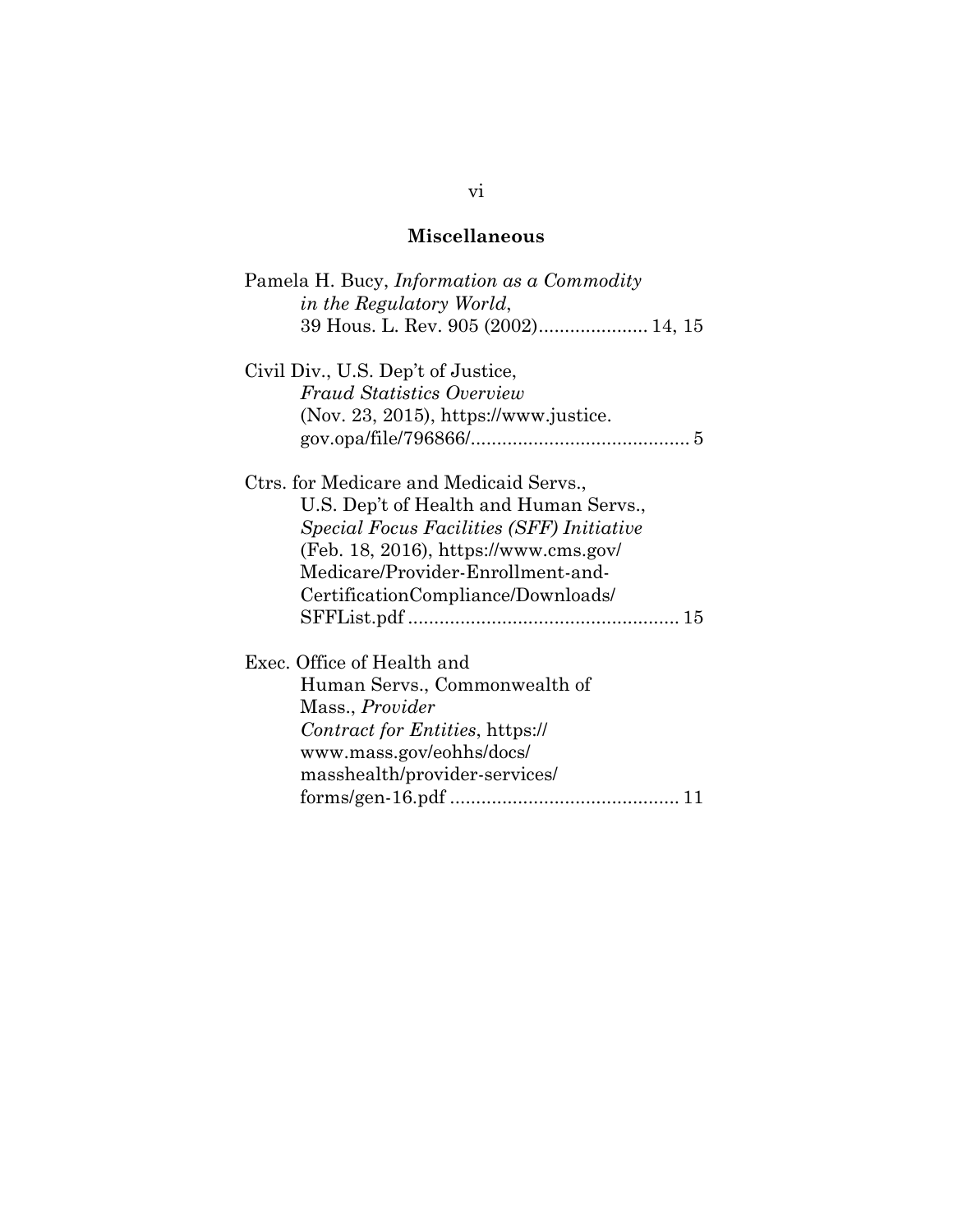| Charlene Harrington et al.,                    |
|------------------------------------------------|
| Kaiser Family Found.,                          |
| <b>Nursing Facilities</b> , Staffing,          |
| Residents and Facility Deficiencies,           |
| 2009 Through 2014 (Aug. 2015),                 |
| http://files.kff.org/attachment/               |
| report-nursing-facilities-staffing-            |
| residents-and-facility-deficiencies-           |
|                                                |
| Office of Inspector Gen., U.S. Dep't           |
| of Health and Human Srvs.,                     |
| Corp. Integrity Agreements, http://            |
|                                                |
| Office of Inspector Gen., U.S. Dep't           |
| of Health and Human Servs.,                    |
| FY 2008 Top Management and                     |
| Performance Challenges Identified              |
| by the Office of Inspector General,            |
| http://oig.hhs.gov/publications/challenges/    |
|                                                |
| Office of Inspector Gen., U.S. Dep't           |
| of Health and Human Servs.,                    |
| Corporate Integrity Agreement                  |
| <b>Between The Office of Inspector General</b> |
| of Department of Health and Human Services     |
| and GGNSC Holdings, LLC, et al.                |
| (Dec. 2012), http://www.oig.hhs.gov/fraud/     |
| cia/agreements/Golden_LivingCenter_            |
|                                                |

vii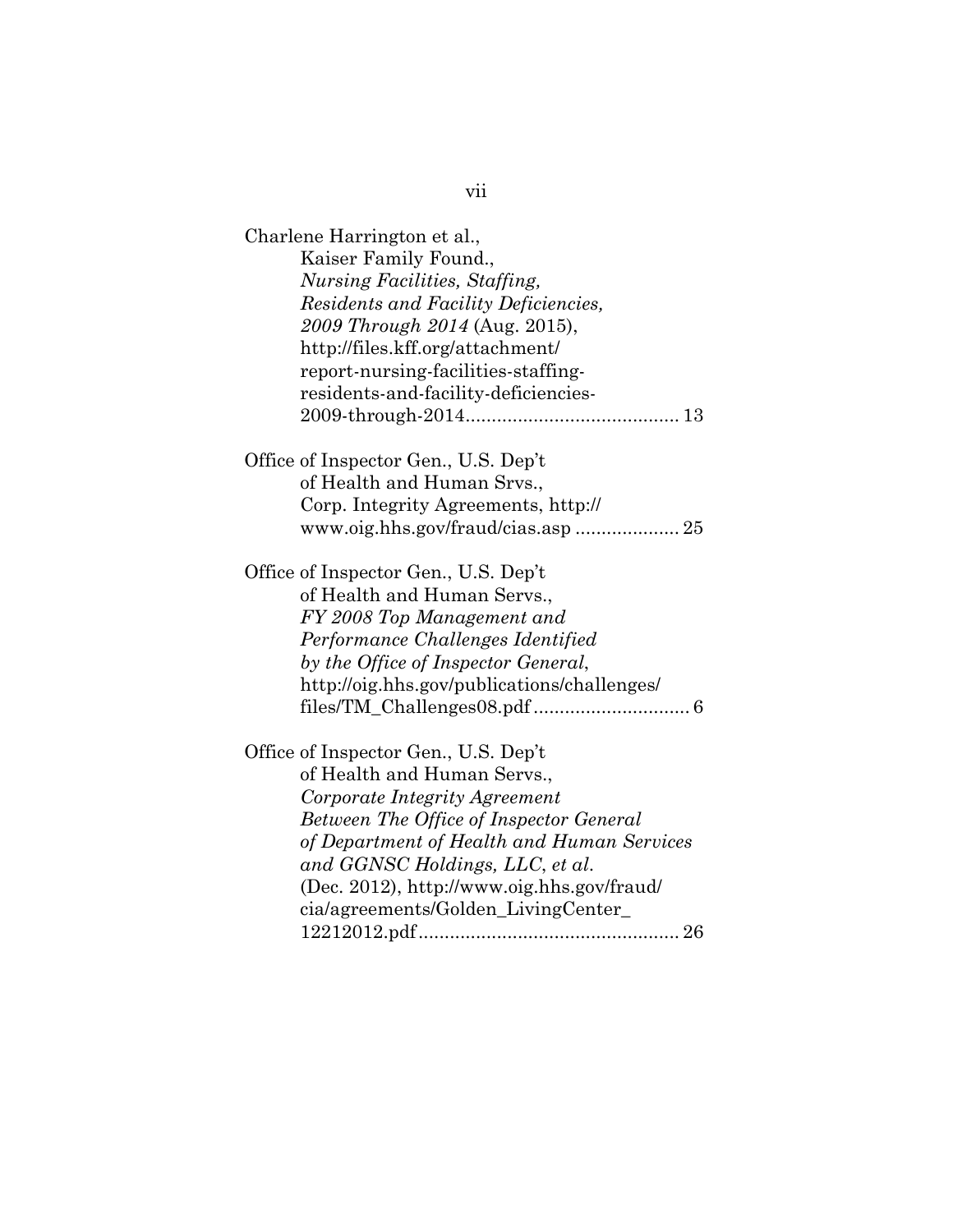| Office of Inspector Gen., U.S. Dep't             |
|--------------------------------------------------|
| of Health and Human Servs.,                      |
| <b>OEI-06-06-00570</b> , <i>Nursing Home</i>     |
| Corporations Under Quality of Care               |
| Corporate Integrity Agreements                   |
| (Apr. 2009), https://oig.hhs.gov/oei/            |
| reports/oei-06-06-00570.pdf 26, 27               |
| Charles Ornstein & Lena Groeger,                 |
| Two Deaths, Wildly Different Penalties:          |
| The Big Disparities in Nursing Home              |
| <i>Oversight</i> , ProPublica (Dec. 17, 2012),   |
| https://www.propublica.org/article.two-deaths-   |
| different-penalties-disparities-in-nursing-      |
|                                                  |
| Press Release, Office of Pub. Affairs,           |
| U.S. Dep't of Justice, <i>Justice Department</i> |
| Recovers \$3.5 Billion in False Claims           |
| Cases in Fiscal Year 2015                        |
| (Dec. 3, 2015),                                  |
| https://www.justice.gov/opa/pr/justice-          |
| department-recovers-over-35-billion-false-       |
| claims-act-cases-fiscal-year-2015 4              |

# viii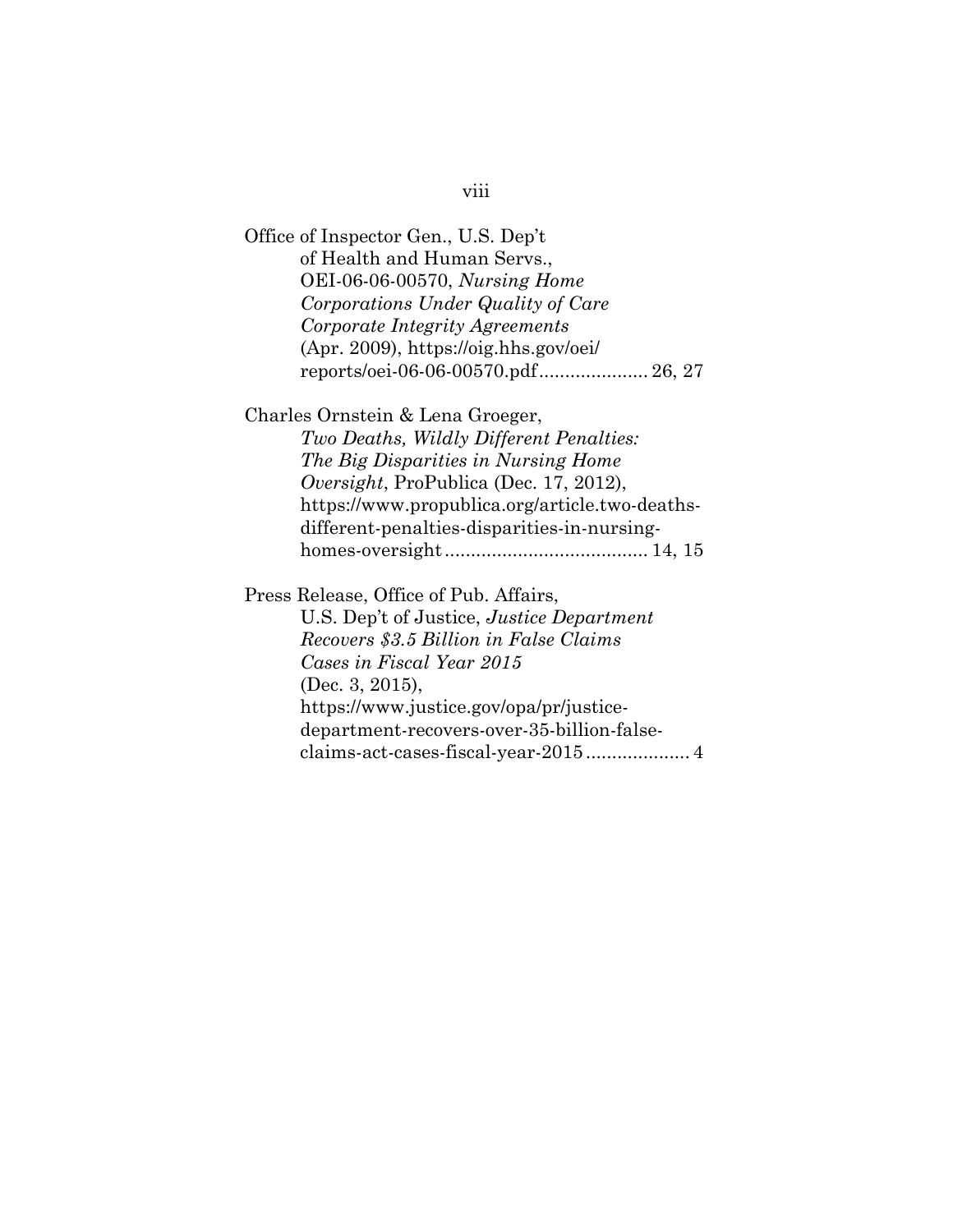ix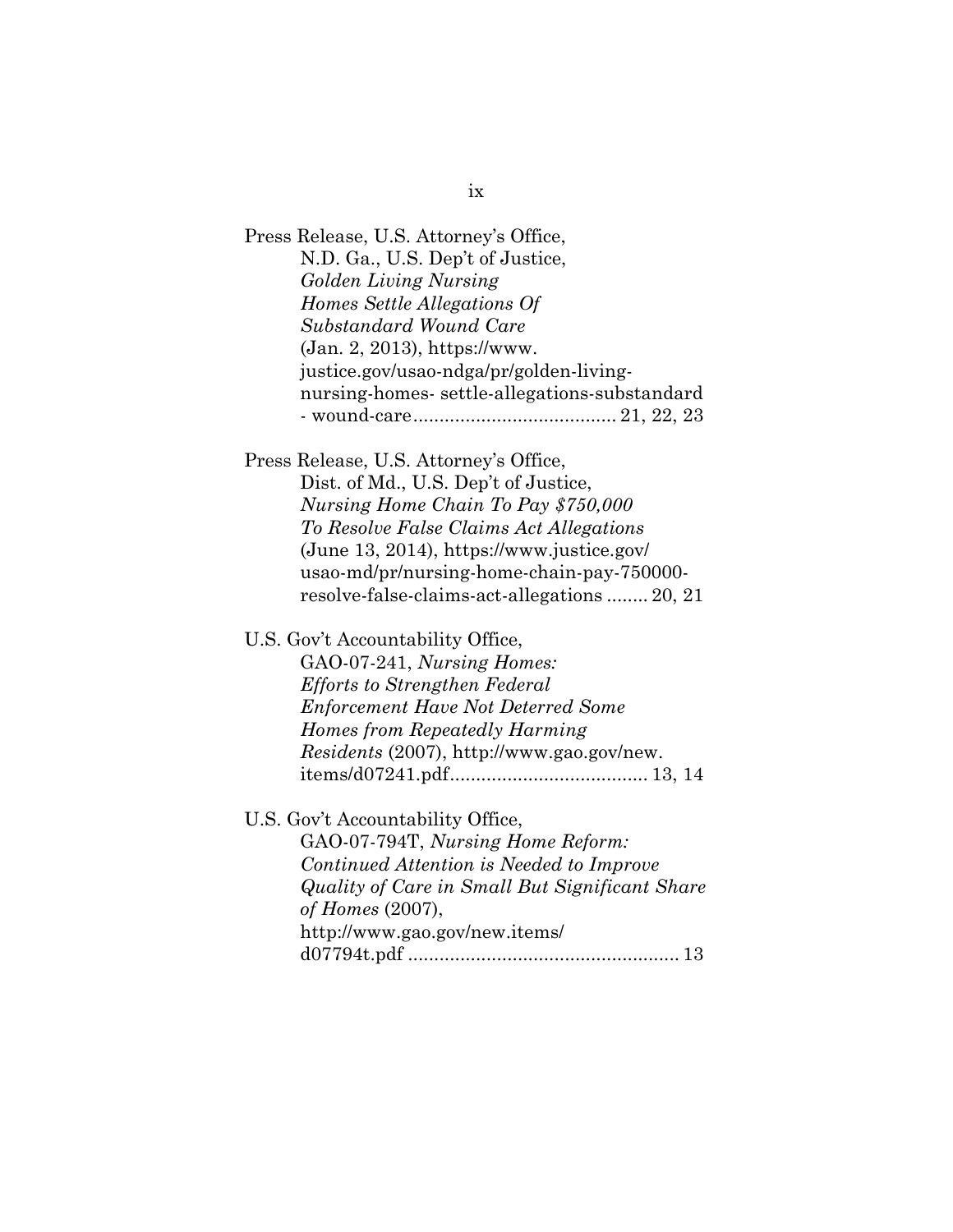U.S. Gov't Accountability Office, GAO-08-517, *Nursing Homes: Federal Monitoring Surveys Demonstrate Continued Understatement of Serious Care Problems and CMS Oversight Weaknesses* (2008), http://www.gao.gov/new. items/d08517.pdf ............................................ 14

x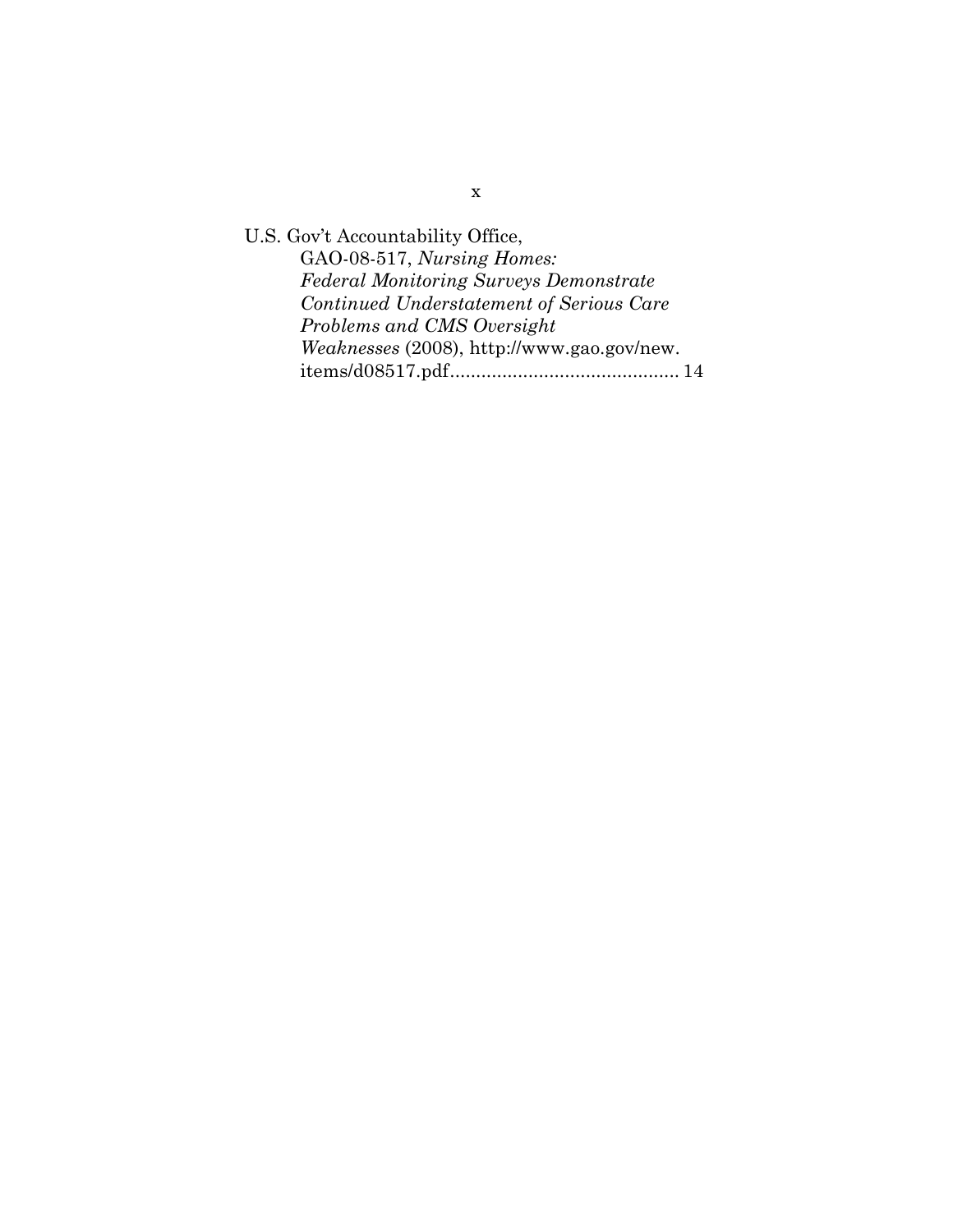#### **INTEREST OF AMICUS CURIAE1**

 AARP is a nonpartisan, nonprofit membership organization dedicated to addressing the needs and interests of people age fifty and older. AARP advocates for access to affordable healthcare and for controlling costs without compromising quality. The False Claims Act's implied certification theory is particularly important to older adults because it is a critical tool for the government, whistleblowers and consumer advocates to address substandard and even life-threatening conditions in Medicaid and Medicare-funded long-term care settings, including nursing facilities.

 Through its charitable affiliate, AARP Foundation, AARP has filed amicus curiae briefs in courts throughout the country in support of whistleblowers and others who revealed false claims filed by healthcare providers, especially when the providers exposed vulnerable people to harm as a consequence of their fraudulent activity.

#### **SUMMARY OF ARGUMENT**

 This Court should uphold the First Circuit Court of Appeals' decision reversing the trial court's dismissal of the Respondents' False Claims Act (FCA) suit against Petitioner. *United States ex rel. Escobar*

<sup>&</sup>lt;sup>1</sup> No counsel for a party authored this brief in whole or in part or made a monetary contribution to fund the preparation or submission of this brief. No persons other than amicus, its members or its counsel made such a monetary contribution. The parties consent to the filing of this brief.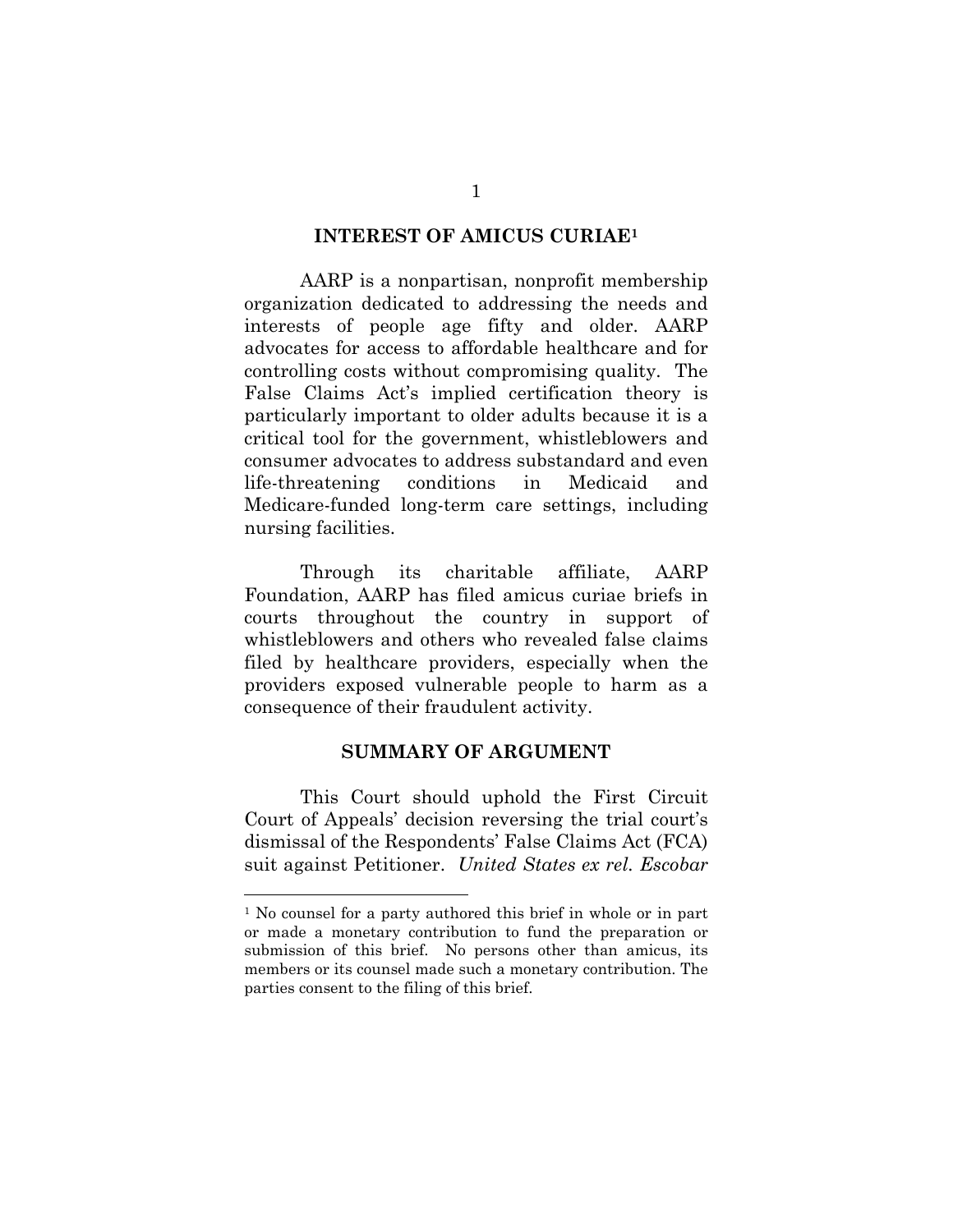*v. Universal Health Servs., Inc*., 780 F.3d 504 (1st Cir. 2015). Respondents' FCA complaint alleges that Petitioner's mental health clinic (Arbour Counseling Services) submitted false claims for services in connection with the treatment of Respondents' deceased daughter, Yarushka Rivera, and other MassHealth beneficiaries. *Id*. at 510-11. The First Circuit's decision permitting Respondent's suit to proceed was based primarily upon its finding that the Respondents adequately pled their claims alleging that the staff at Arbour was not properly supervised in accordance with Massachusetts law, resulting in the knowing submission of false claims. *Id*. at 514. A Massachusetts Department of Public Health investigation corroborated Respondents' allegations by finding that Petitioner employed 23 unlicensed staff to provide mental health services to low-income MassHealth recipients without supervision for up to 16 years. *Id*. at 510.

 As this Court now considers both the viability of the implied certification theory and whether conditions of payment must be explicit or may be implied, Amicus submits this brief to describe the life-saving impact that the implied certification theory has had on ensuring quality of care for all people, but especially people in nursing facilities. Whistleblowers like Respondents play a key role in the remarkable success of the FCA. However, the success of the FCA is not limited to financial recoveries as the government and whistleblowers also use the law to identify and remedy substandard healthcare, while imposing continuing compliance obligations on violators to prevent recidivism.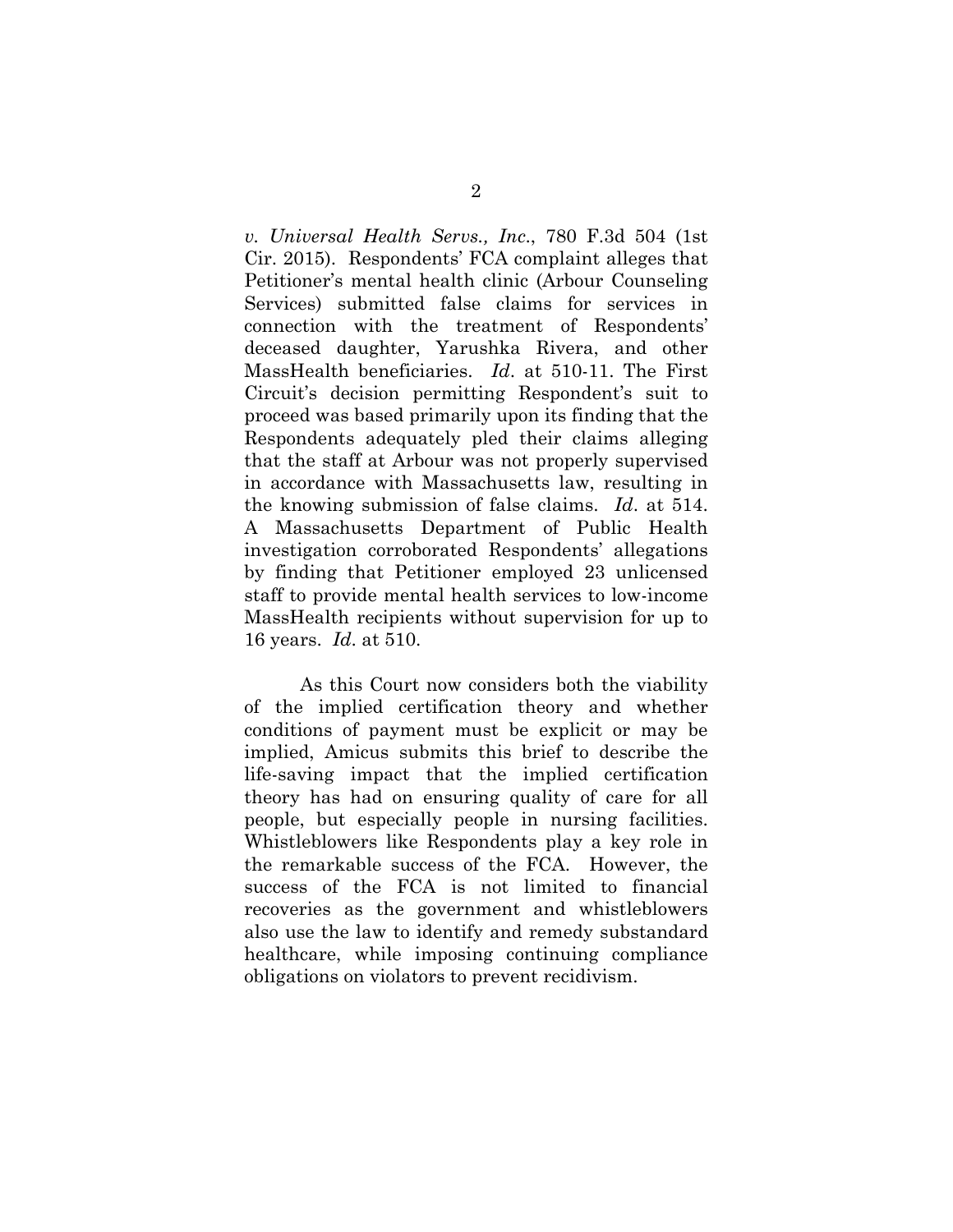Because regulators alone cannot address the serious and widespread impact of noncompliance, FCA whistleblowers are needed to identify dangerous conditions that would never otherwise come to light and to prosecute false claims on behalf of the government. The litigation brought by whistleblowers and the government and the global settlements that result from such cases often depend upon the implied certification theory. Many of these settlements would be impossible to achieve if the Court finds that the implied certification theory is either not viable or determines that the theory can only be predicated on explicitly designated conditions of payment.

#### **ARGUMENT**

### **I. THE IMPLIED CERTIFICATION THEORY IS ROOTED IN THE FALSE CLAIMS ACT'S PLAIN LANGUAGE AND STRUCTURE.**

 Courts interpret the civil FCA broadly, consistent with its remedial purposes. The FCA imposes civil liability on any person who "knowingly presents, or causes to be presented" to the United States or its representatives "a false or fraudulent claim for payment or approval," 31 U.S.C. § 3729(a) (1)(A), or "knowingly makes, uses, or causes to be made or used, a false record or statement material to a false or fraudulent claim," *Id*. § 3729(a)(1)(B). The FCA defines the term "material" to mean "having a natural tendency to influence, or be capable of influencing, the payment or receipt of money or property." *Id*. § 3729 (b)(4).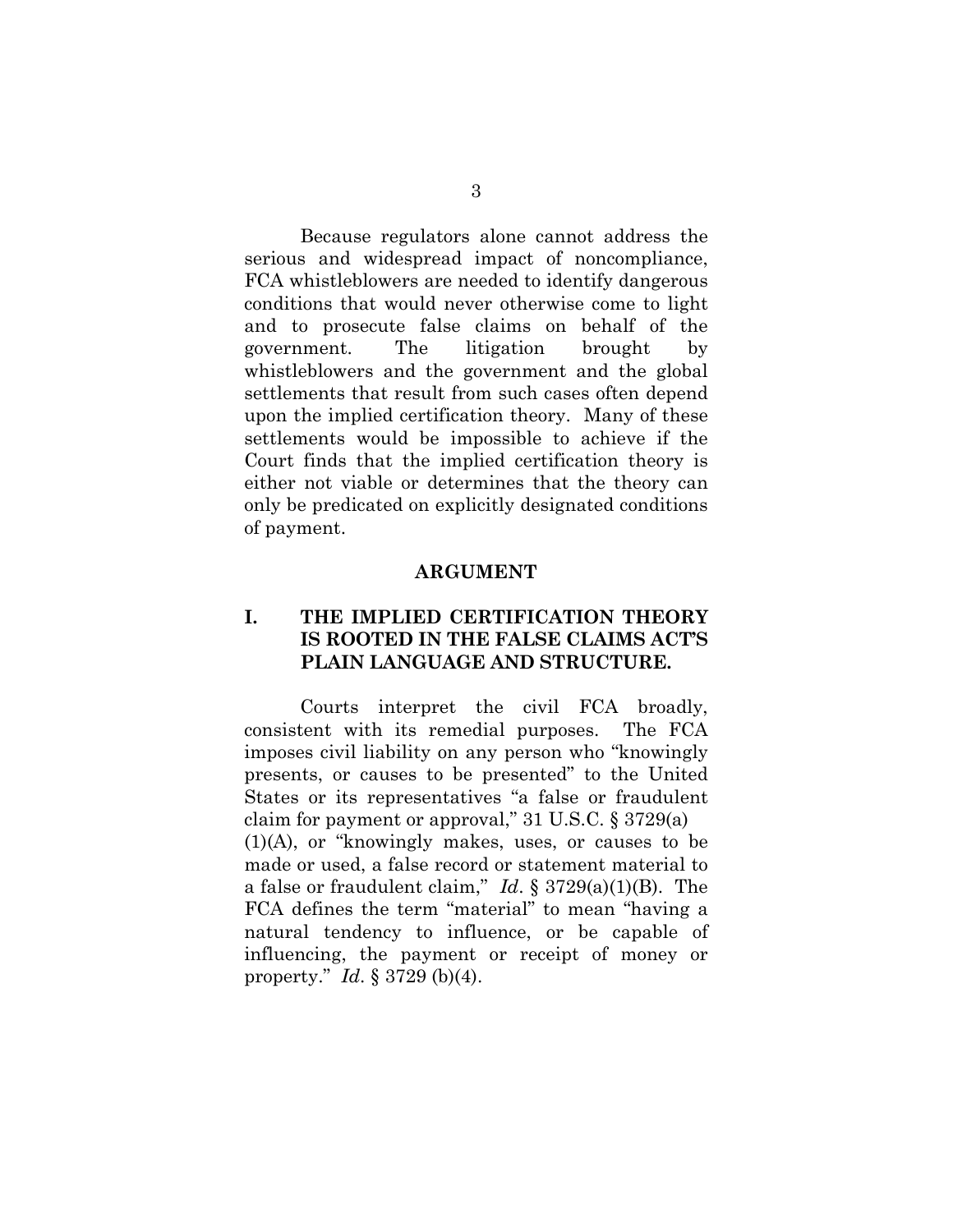Unlike Section  $3729(a)(1)(B)$ , which imposes liability where a person makes or uses "a false record or statement material to a false or fraudulent claim," Section 3729(a)(1)(A) does not require a false statement of any sort, much less an express false statement on the face of a claim for payment. The contrast between these two provisions of the FCA illustrates that a claim may be impliedly false under Section  $3729(a)(1)(A)$  even when it contains no express false statements. Thus, the "implied certification" theory of liability is anchored in the plain language and structure of the FCA.

## **A. Both the Express and Implied Certification Theories Are Vital Tools to Address Fraud and Protect People from Substandard Care.**

 The FCA is the single most effective tool in the fight against fraud perpetrated against the government. From January 2009 to September 2015, the United States Department of Justice recovered more than \$26.4 billion in actions under the statute. *See* Press Release, Office of Pub. Affairs, U.S. Dep't of Justice, *Justice Department Recovers \$3.5 Billion in False Claims Cases in Fiscal Year 2015* (Dec. 3, 2015), https://www.justice.gov/opa/pr/justice-depart ment-recovers-over-35-billion-false-claims-act-casesfiscal-year-2015. Whistleblowers like Respondents play a key role in this success. In 2015, more than 85 percent of FCA referrals, investigations and actions were brought by relators pursuant to the *qui tam*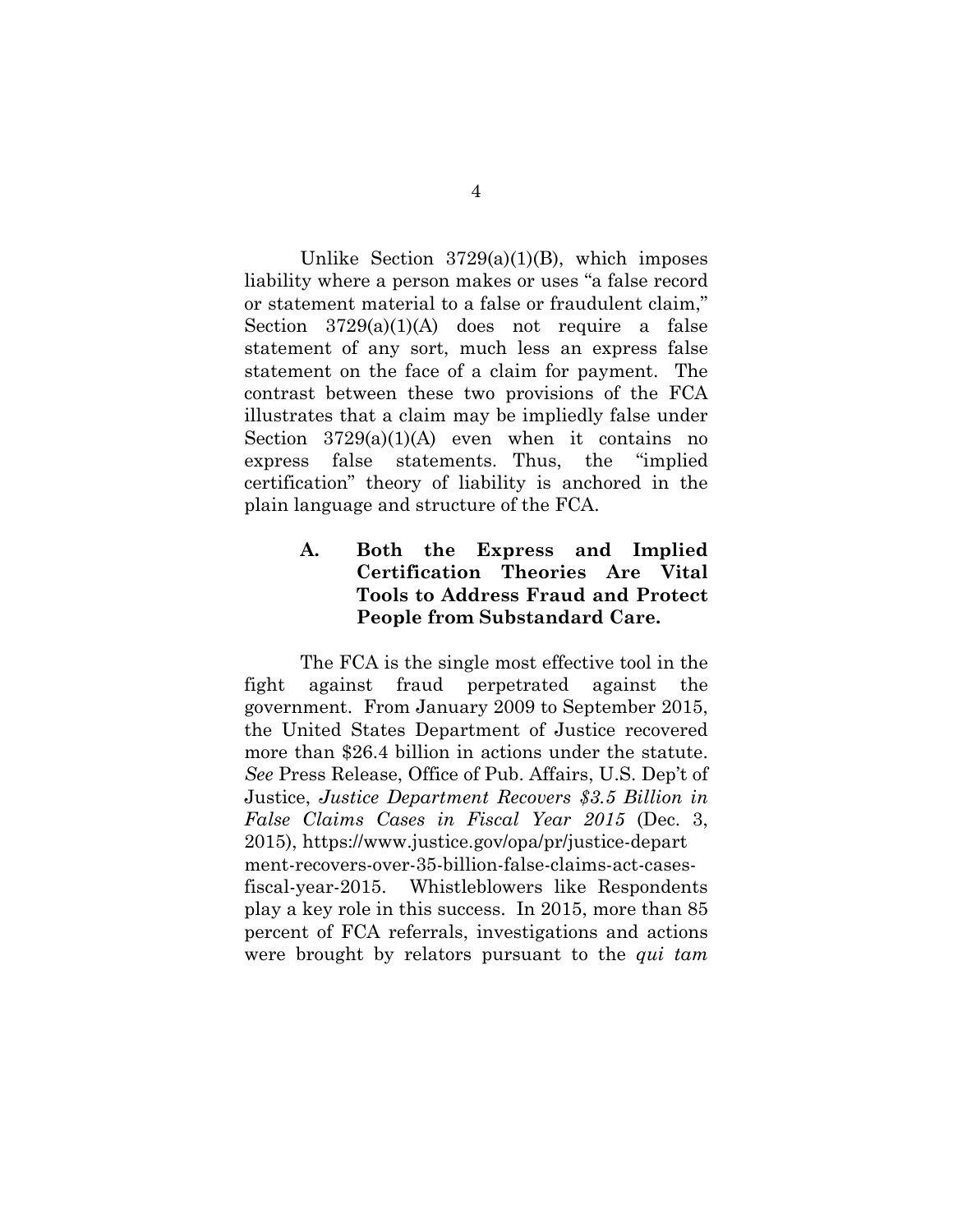provisions of the statute.2 *See* Civil Div., U.S. Dep't of Justice, *Fraud Statistics Overview* 2 (Nov. 23, 2015), https://www.justice.gov.opa/file/796866/down load. Whether the government declines or seeks to intervene in a case brought by a *qui tam* relator, "the United States is the real party in interest in any False Claims Act suit." *United States ex rel. Milam v. Univ. of Texas*, 961 F.2d 46, 50 (4th Cir.1992).

 The value and success of the FCA is not limited to the government's financial recovery. FCA cases redress fraud by identifying and remedying substandard healthcare, while imposing continuing compliance obligations on violators to prevent recidivism. The information made available in healthcare cases is a critical component of monitoring the quality of care. The government recognizes the positive impact that the FCA has on the quality of healthcare. The Office of Inspector General (OIG) of the Department of Health and Human Services highlighted the positive impact that the FCA has on the quality of care provided to beneficiaries of federal health care programs:

> The OIG, together with our law enforcement partners, has with increasing frequency used the False Claims Act, the Federal Government's

<sup>2</sup> This percentage was calculated by using the following figures for 2015: the number of non-*qui tam* matters brought by the government (105) added to the number of *qui tam* matters brought by relators (632) comes to 737 FCA matters; therefore, *qui tam* matters represent 85.7% of the total FCA matters for 2015.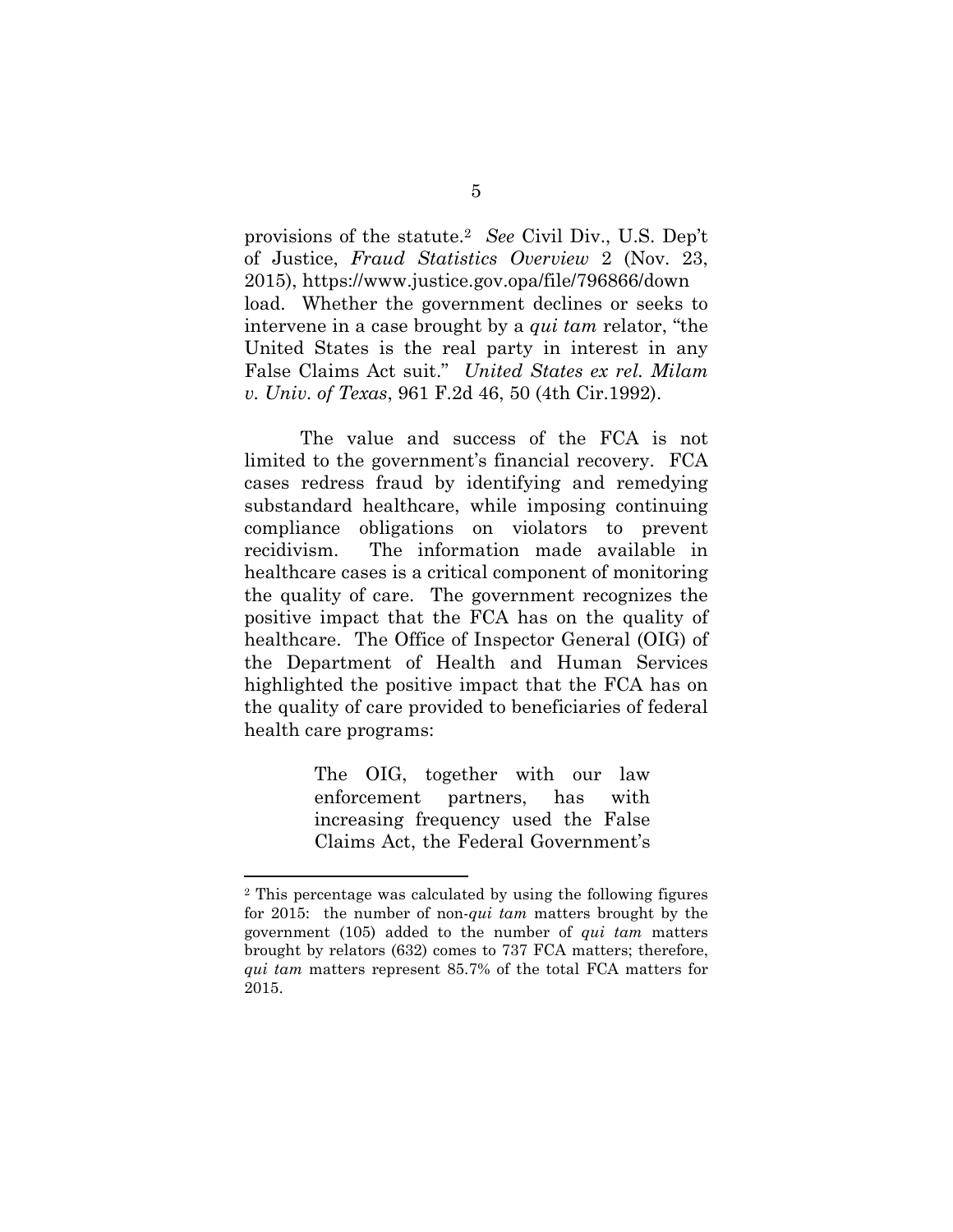primary civil enforcement tool for fraud, to address poor quality of care. These cases often involve allegations of widespread failures that result in patient harm. In cases involving nursing facilities, systemic problems we have identified that have resulted in substandard care include staffing shortages; improper use of restraints; failure to implement medical orders or services identified on the care plan; failure to provide proper nutrition; failure to ensure that residents are protected from falls, physical abuse, and medication errors; and failure to prevent facility-acquired conditions such as infections and pressure ulcers.

Office of Inspector Gen., U.S. Dep't of Health and Human Servs., *FY 2008 Top Management and Performance Challenges Identified by the Office of Inspector General* 20, http://oig.hhs.gov/publications/ challenges/files/TM\_Challenges08.pdf.

## **B. The FCA Does Not Require Explicit Designation of Each Condition of Payment to Plead a Viable Claim**.

 Petitioner argues that regulatory noncompliance should not give rise to FCA liability, because MassHealth regulations are conditions of participation rather than conditions for receiving reimbursement for services. Pet'r's Br. 58. Essentially, if the Court adopts Petitioner's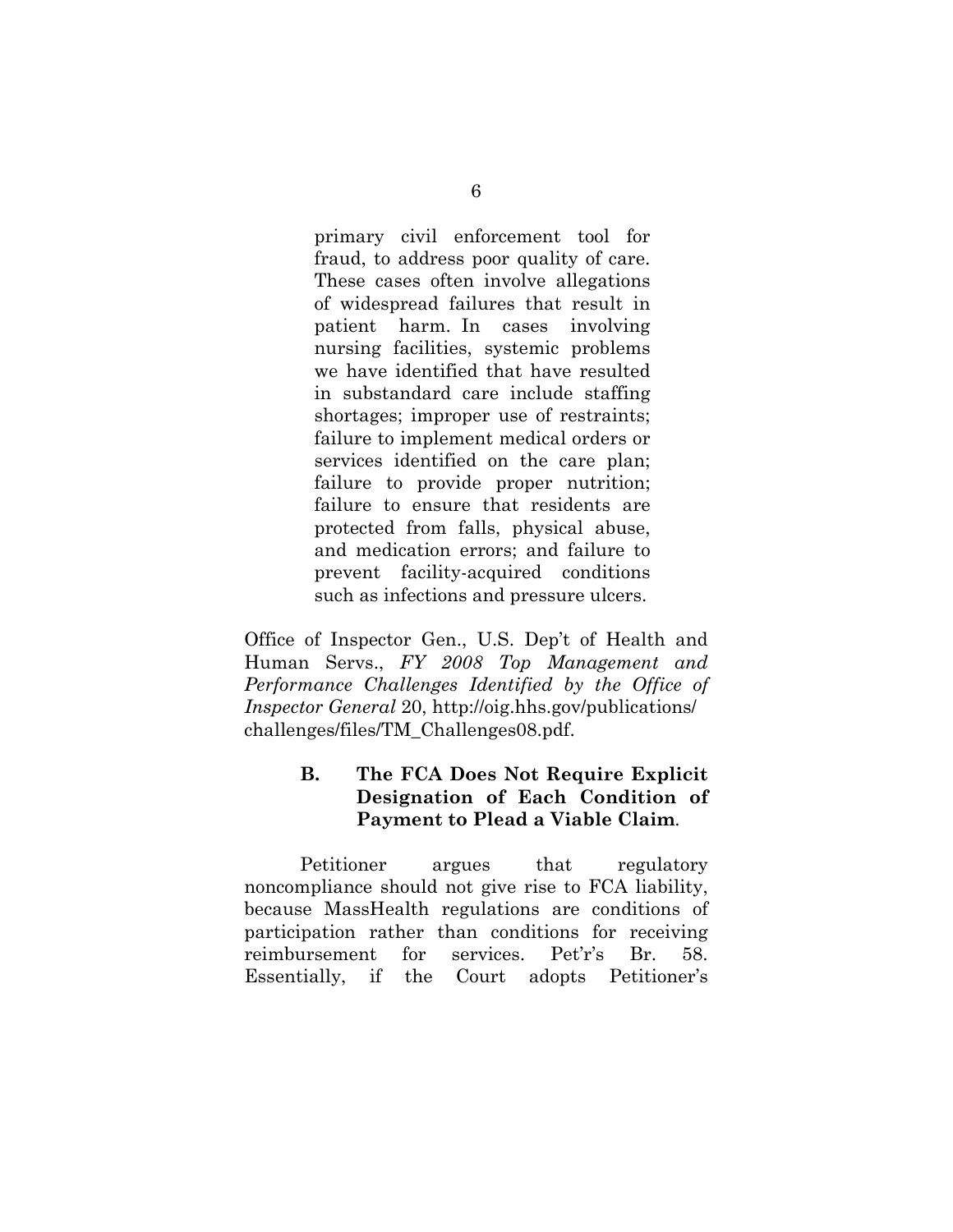interpretation of the FCA, the state and federal governments would need to revise all regulations to distinguish conditions of participation, where noncompliance results only in regulatory action, from requirements that will impact a provider's reimbursement. Petitioner asserts that this distinction is needed to ensure that providers know precisely which violations will impact them financially. *Id*. at 39. Petitioner's construction would lead to an absurd result in which providers prioritize compliance only with the provisions that would impact their bottom line or expose them to FCA liability to the detriment of all other regulatory requirements. Such a bifurcated regulatory scheme undermines incentives for compliance and exposes program beneficiaries to harm.

 There is a simpler method that does not require the government to overhaul existing statutes and regulations. Far more workable than Petitioner's categorization of requirements that implicate the FCA and those that do not is the First Circuit's use of the facts in a case to determine materiality. The First Circuit held that determining "whether a given requirement constitutes precondition to payment" requires a "fact-intensive and context-specific inquiry . . . involving a close reading of the foundational documents, or statutes and regulations, at issue." *Escobar*, 780 F.3d at 513 (citing *New York v. Amgen, Inc*., 652 F.3d 103, 111 (1st Cir. 2011)). This more reasonable approach permits courts to distinguish isolated technical violations from widespread, long-lasting violations of essential life and safety protections. The First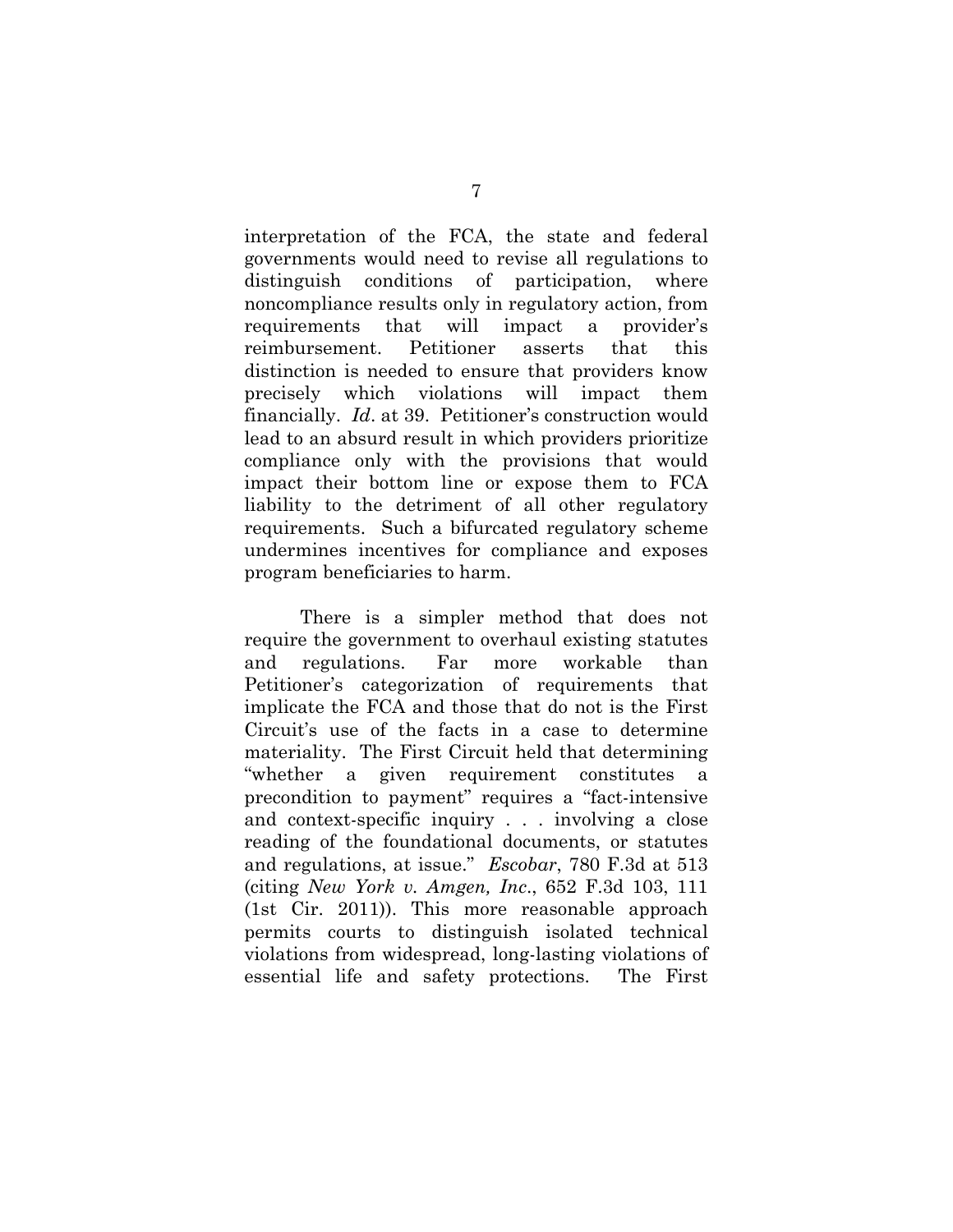Circuit further explained that although the supervision requirement was an express condition of payment in the Massachusetts regulations, a condition of payment may also be found in "sources such as statutes, regulations, and contracts" and "need not be expressly designated." *Id*. at 512 (citing *United States ex rel. Hutcheson v. Blackstone Med., Inc*., 647 F.3d 377, 387–88 (1st Cir. 2011))(internal quotation marks omitted). The First Circuit's reasoning in refusing to have categorical divisions between conditions of payment and conditions of participation is sound and should be upheld. *See also New York v. Amgen*, 652 F.3d at 110 (rejecting contention that a claim could only be impliedly false for non-compliance with a legal requirement if that requirement was expressly stated in a statute or regulation, and recognizing importance of the materiality and scienter requirements of the FCA); *United States ex rel. Jones v. Brigham & Women's Hosp*., 678 F.3d 72, 85 (1st Cir. 2012) (rejecting "rigid divisions" to assess FCA liability, noting that the Court "would take a broad view of what may constitute a false or fraudulent statement to avoid foreclose[ing] FCA liability in situations that Congress intended to fall within the Act's scope, and recognizing that the reach of the FCA is not "limitless" but is circumscribed by "strict enforcement of the Act's materiality and scienter requirements")(citing *Hutcheson*, 647 F.3d at 387-88). Requiring rigid categories to distinguish which regulations implicate the FCA will greatly hamper law enforcement efforts and undo years of vital protective work by government agencies and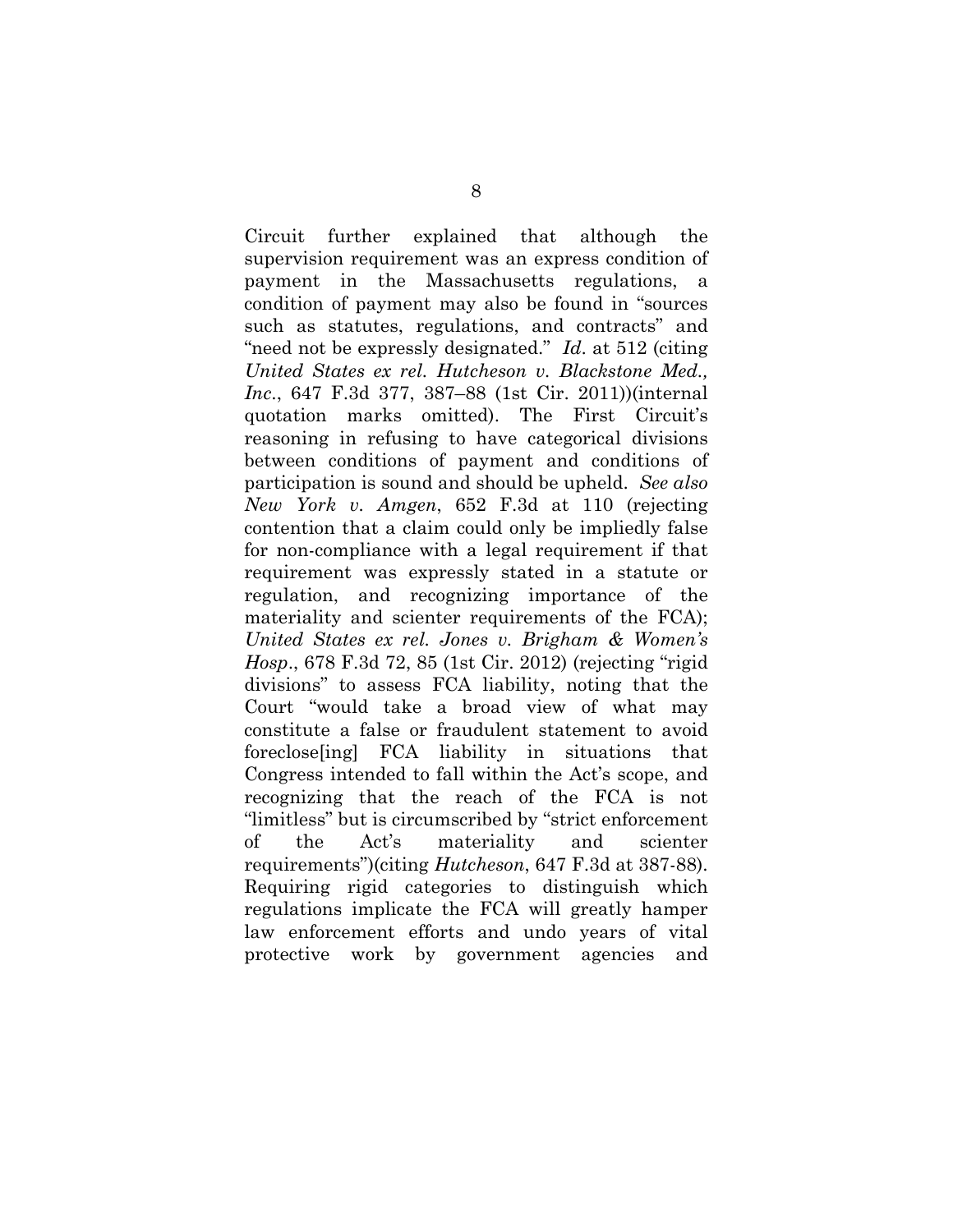whistleblowers to address substandard care using the implied certification theory.

The Court should adopt the First Circuit's analysis in which the court evaluates the regulations in a larger context and not in the microscopic manner Petitioner promotes. Through internal compliance programs, providers have an established means of receiving information about potential violations of the law and remedying them. Their failure to create effective compliance programs and promote ethical cultures is their own fault and should not be used as a weapon against the government, whistleblowers and government program beneficiaries.

> **C. The First Circuit Found That the Supervision Requirements With Which Petitioner Was Out of Compliance Were Conditions of Payment Making It Unnecessary to Evaluate the Viability of the Implied Certification Theory**.

 This Court need not reach the issue of implied certification, because under the pleading standard of Federal Rule of Civil Procedure 12(b)(6), the allegations and evidence in this case are sufficient to support a claim that Petitioner submitted claims for reimbursement knowing it was out of compliance with an express condition of payment.

 There is more than enough evidence to conclude that Petitioner violated an express condition for reimbursement by failing to ensure that all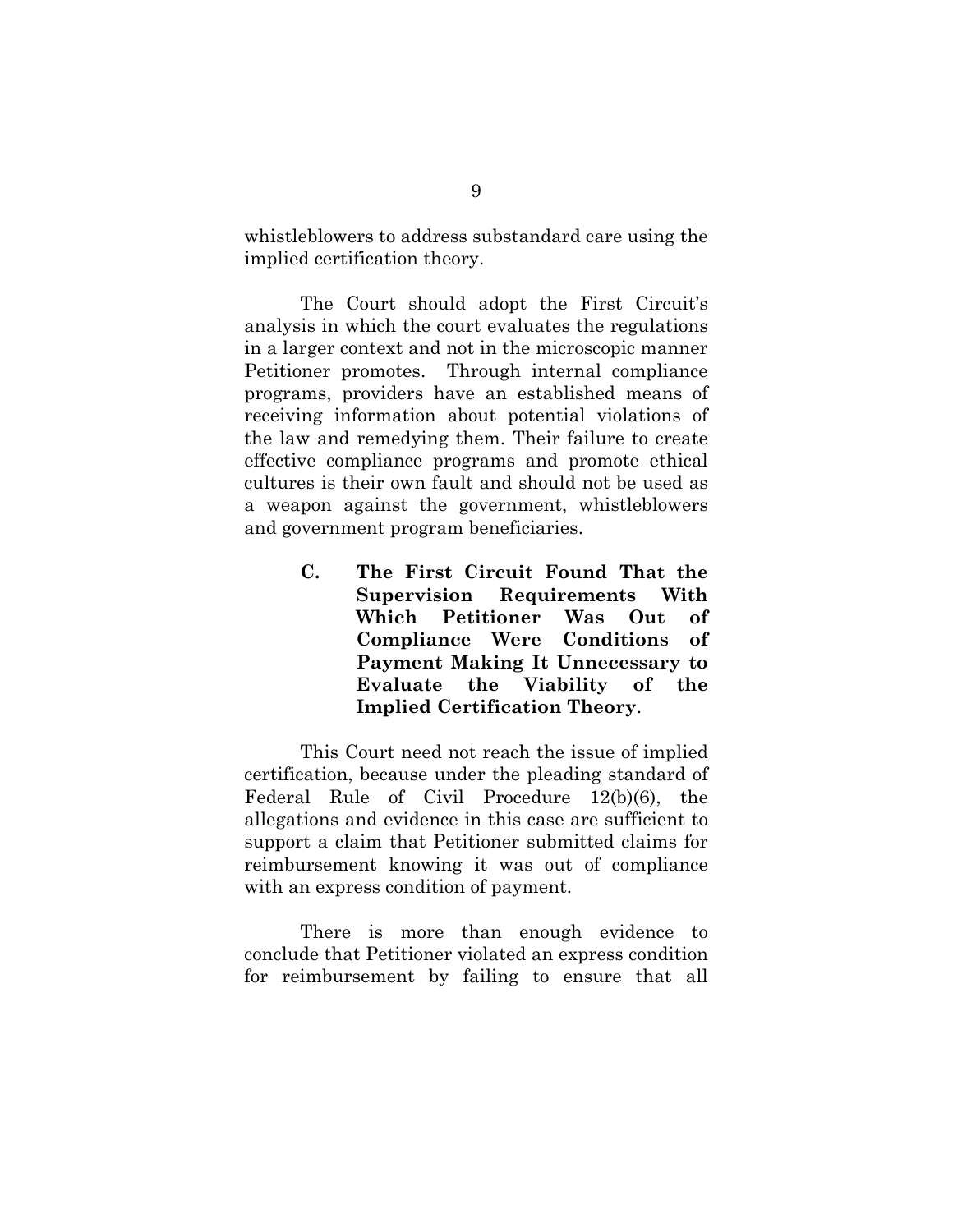employees were properly supervised. In accordance with its precedent, the First Circuit held that Respondents survive a Rule 12(b)(6) motion because they demonstrated that "the claims at issue in [the] litigation misrepresented compliance with a material precondition of Medicaid payment such that they were false or fraudulent." *Escobar*, 780 F.3d at 513 (citing *Hutcheson*, 647 F.3d at 377). The court held that "the MassHealth regulations explicitly condition the reimbursement of [satellite facilities'] claims on the clinical director's fulfillment of his regulatory duties . . . ." *Id*. at 514. Among the "plain" duties of a clinical director are "ensuring appropriate supervision" of facility staff. *Id*.; 130 Mass. Code Regs. §429.423(B)(2). Respondents' allegations are more than sufficient to establish that Petitioner's clinical director failed to supervise staff. Petitioner's noncompliance with staffing regulations was rampant, continuous, and corroborated by the Massachusetts Department of Public Health. The Department's investigation deemed Respondents' allegations "valid," noting Petitioner's unlicensed staff of nearly two dozen employees provided mental health services to low-income MassHealth recipients without supervision for up to 16 years. *Id*. at 510. Indeed, Petitioner's clinical director did not even know he was required to supervise his employees. *Id*. at 515. There is no reasonable dispute that Petitioner violated an express condition of payment requiring supervision intended to protect patients from harm.

 When Petitioner sought to become a MassHealth provider, it acknowledged that it would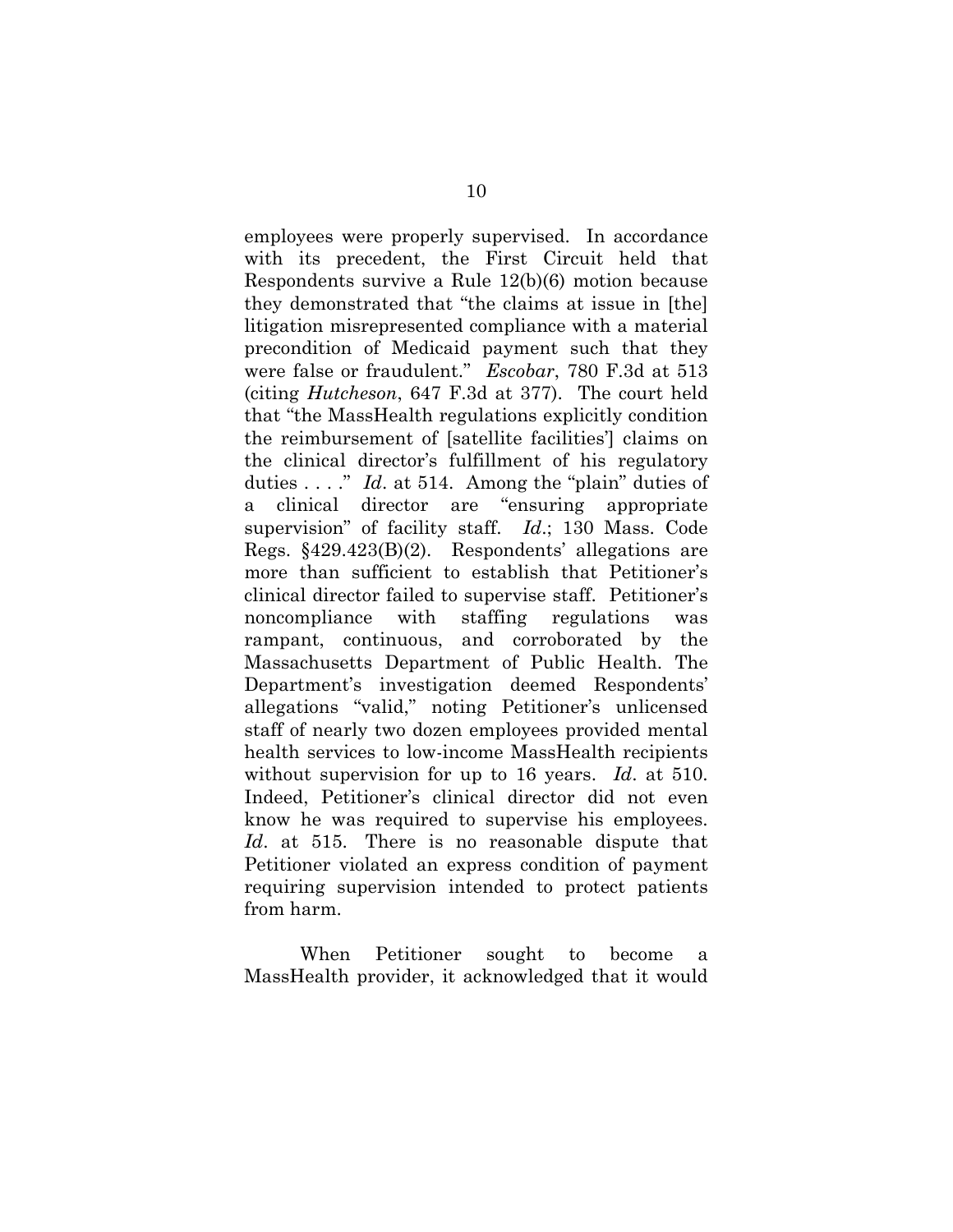only be entitled to payment when it provides services in accordance with all applicable federal and state requirements. Before a healthcare provider can become a participating provider in the MassHealth program, the provider must sign a MassHealth Provider Contract. 130 Mass. Code Regs. § 450.222. If the provider is accepted into the program, MassHealth agrees to

> pay the provider at rates set by the Massachusetts Executive Office of Health and Human Services or contained in the applicable MassHealth fee schedules for all goods and services *actually* and *properly* delivered to eligible members and properly billed to MassHealth both in accordance with the terms of this Provider Contract and in accordance with all applicable federal and state laws, regulations, rules and fee schedules.

Exec. Office of Health and Human Servs., Commonwealth of Mass., *Provider Contract for Entities* 3 (emphasis added), https://www.mass.gov/ eohhs/docs/masshealth/provider-services/forms/gen-16.pdf. Thus, the relationship between MassHealth and Petitioner is first and foremost predicated upon the clear and well-established understanding that Petitioner's services would be reimbursable only if they complied with applicable federal and state statutes.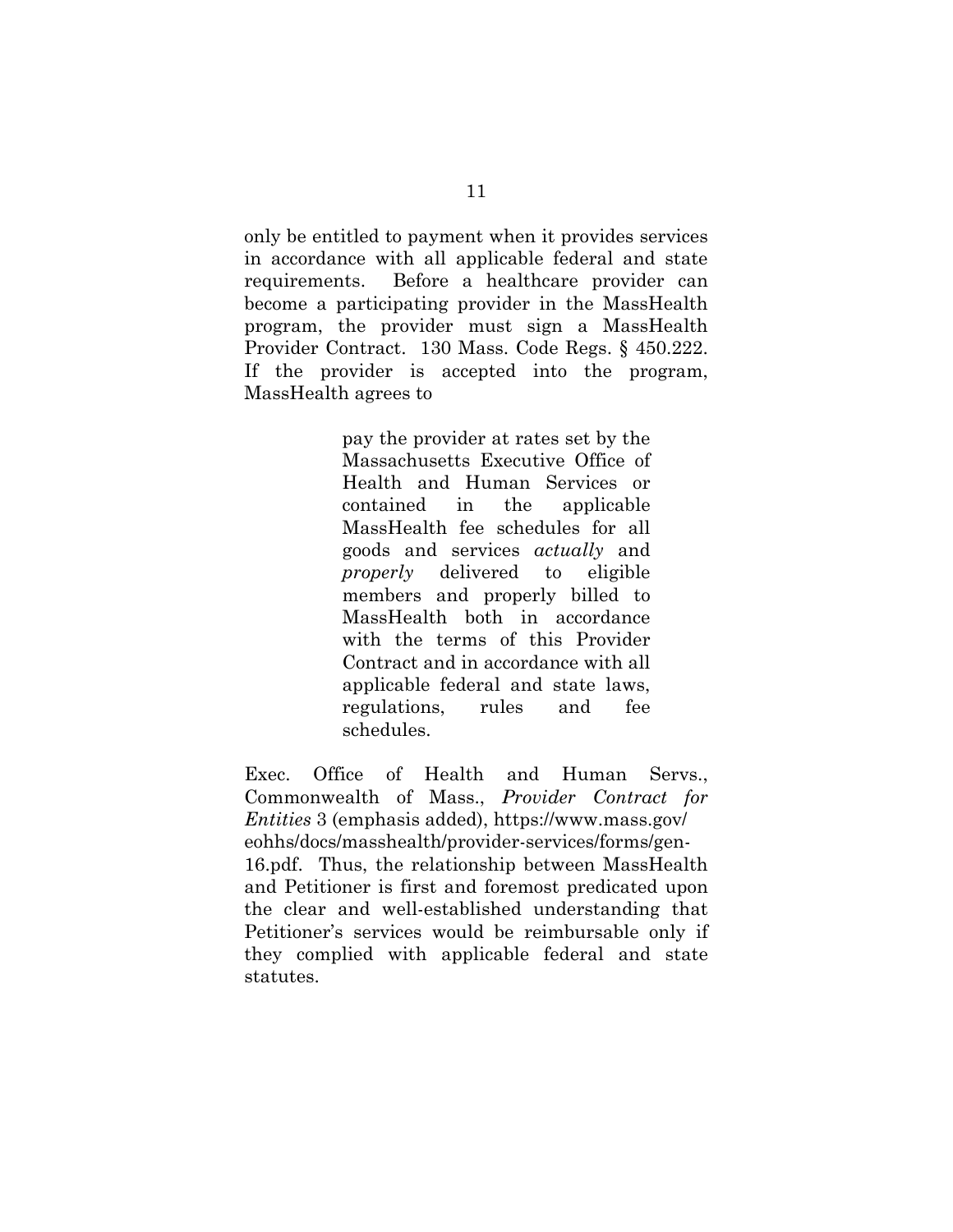Taking these facts together, this Court need not even rule on the viability of the implied certification theory. Petitioner, by signing up as a MassHealth provider, committed to complying with all legal requirements as a condition of seeking reimbursement from MassHealth. Therefore, applying the 12(b)(6) standard and considering the evidence and allegations, the dismissal of Respondents' complaint was inappropriate and the First Circuit's decision should be upheld.

## **II. THE IMPLIED CERTIFCATION THEORY PLAYS A VITAL LAW ENFORCEMENT FUNCTION IN PROTECTING VULNERABLE PEOPLE LIKE NURSING FACILITY RESIDENTS.**

Healthcare providers voluntarily participate in state and federally funded healthcare programs, but their participation is conditioned upon their compliance with state and federal law. Nursing facilities must comply with the Federal Nursing Home Reform Amendments (FNHRA) and implementing regulations that set forth minimum standards of care for long-term care facilities that receive federal funding. *See* 42 U.S.C. §§ 1395i-3, 1396r (2012); 42 C.F.R. §§ 483.1-.75 (2015). When healthcare providers knowingly and repeatedly fail to meet these requirements and regulators cannot adequately address the dangerous conditions that result, the FCA's implied certification theory is an essential tool to both address the fraudulent conduct and to compel needed systemic reforms.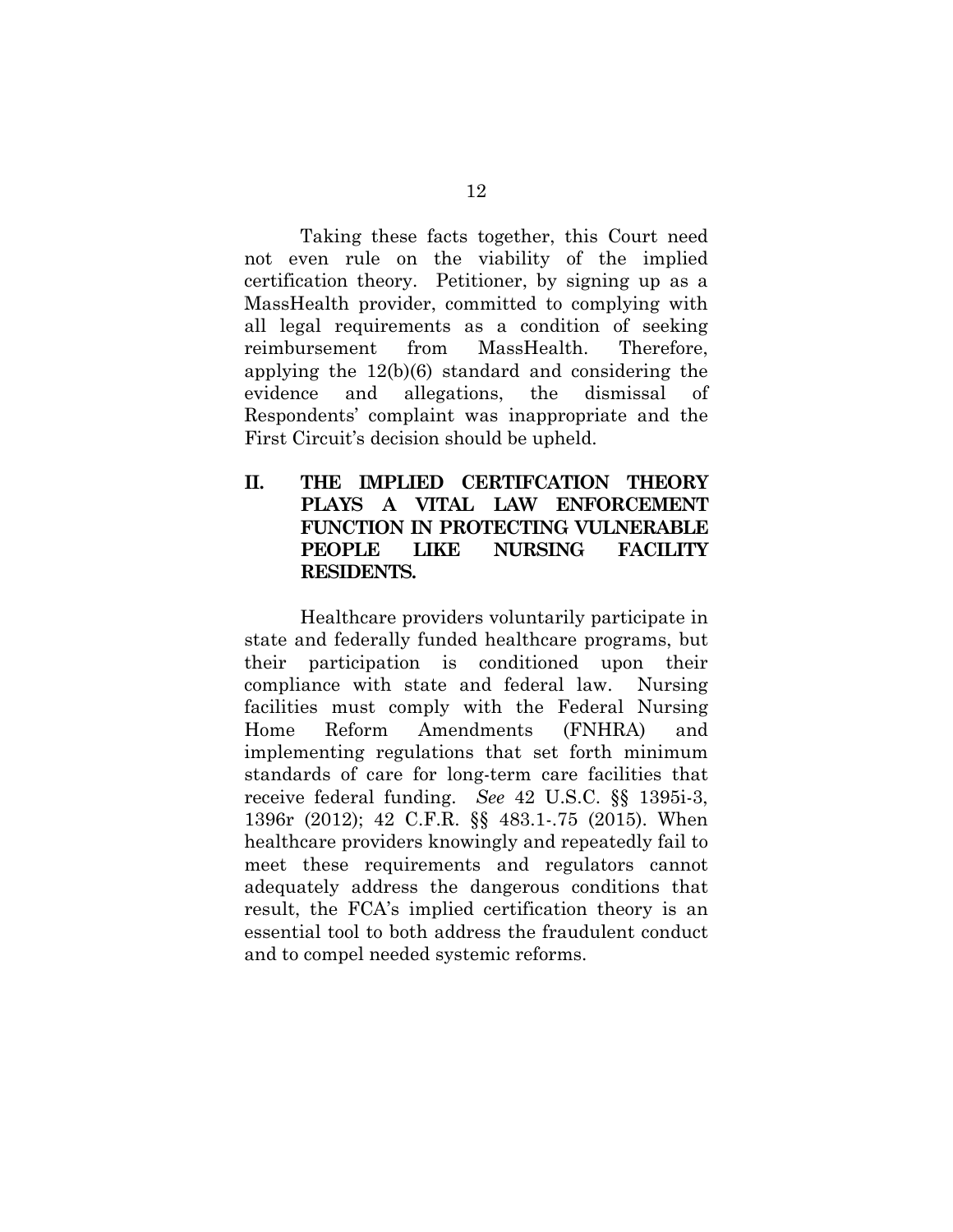In 2014, more than 92% of nursing facilities in the country were cited for deficiencies that impact the health and safety of nursing facility residents. *See* Charlene Harrington et al., Kaiser Family Found., *Nursing Facilities, Staffing, Residents and Facility Deficiencies, 2009 Through 2014* 15 (Aug. 2015), http://files.kff.org/attachment/report-nursingfacilities-staffing-residents-and-facility-deficiencies-2009-through-2014.

The former Director of Health Care for the United States Government Accountability Office (GAO) testified before Congress that "[a] small but significant proportion of nursing homes nationwide continue to experience quality-of-care problems – as evidenced by the almost 1 in 5 nursing homes nationwide that were cited for serious deficiencies in 2006 . . . ." GAO-07-794T, *Nursing Home Reform: Continued Attention is Needed to Improve Quality of Care in Small But Significant Share of Homes* 9 (2007), http://www.gao.gov/new. items/d07794t.pdf. These are "deficiencies that cause actual harm or place residents in immediate jeopardy." *Id*. at 3. In accord with this testimony, a 2007 GAO report on federal enforcement efforts stated: "almost half of the homes we reviewed – homes with prior serious quality problems – continued to cycle in and out of compliance, continuing to harm residents." U.S. Gov't Accountability Office, GAO-07-241, *Nursing Homes: Efforts to Strengthen Federal Enforcement Have Not Deterred Some Homes from Repeatedly Harming Residents* 26 (2007), http://www.gao.gov/new.items/ d07241.pdf. The types of deficiencies found in the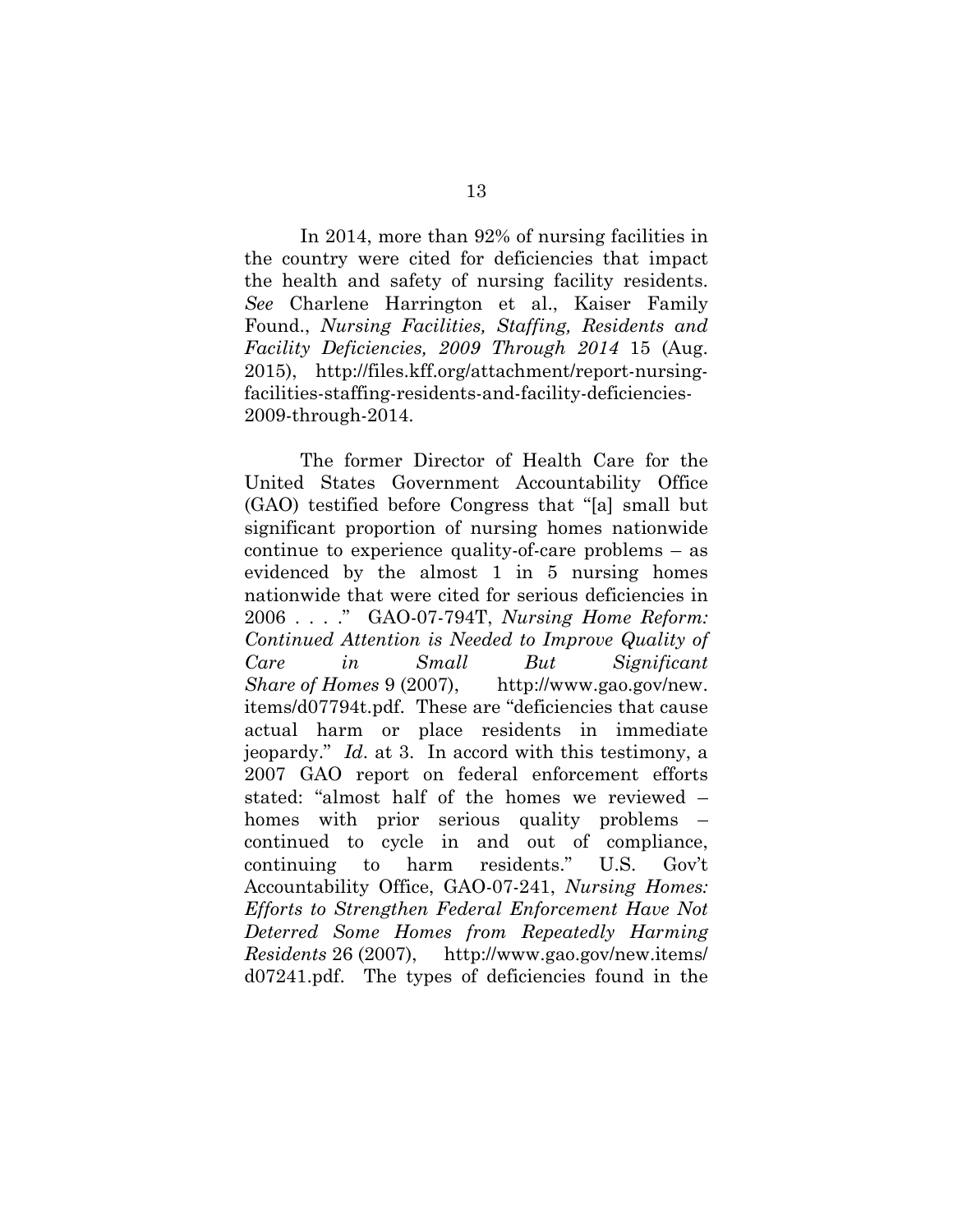facilities that cycled in and out of compliance include inadequate treatment or prevention of pressure sores, resident abuse, medication errors, and employing convicted abusers. *Id*. at 68.3

> **A. Qui Tam Relators Bringing Claims Under the Implied Certification Theory Play an Important Role By Filling the Gap Between Regulators and the Regulated in Settings Like Nursing Facilities.**

Whistleblowers play an essential role in uncovering wrongdoing by helping regulators overcome the issue of information asymmetry, wherein the nursing facility or other regulated entity has more information about its internal operations and activities than the regulators. This imbalance in information stifles the government's ability to address wrongdoing. *See* Pamela H. Bucy, *Information as a Commodity in the Regulatory World*, 39 Hous. L. Rev. 905, 940 (2002). Various regulatory processes (e.g., inspections) are used to combat information asymmetry, but they are of limited effectiveness, especially in the nursing facility context. *See, e.g*., Charles Ornstein & Lena

<sup>&</sup>lt;sup>3</sup> The scope of the problem is greater than these federal reports show, as state surveys of compliance with federal quality standards repeatedly understate serious care problems. U.S. Gov't Accountability Office, GAO-08-517, *Nursing Homes: Federal Monitoring Surveys Demonstrate Continued Understatement of Serious Care Problems and CMS Oversight Weaknesses* 11 (2008), http://www.gao.gov/new.items/d08517. pdf.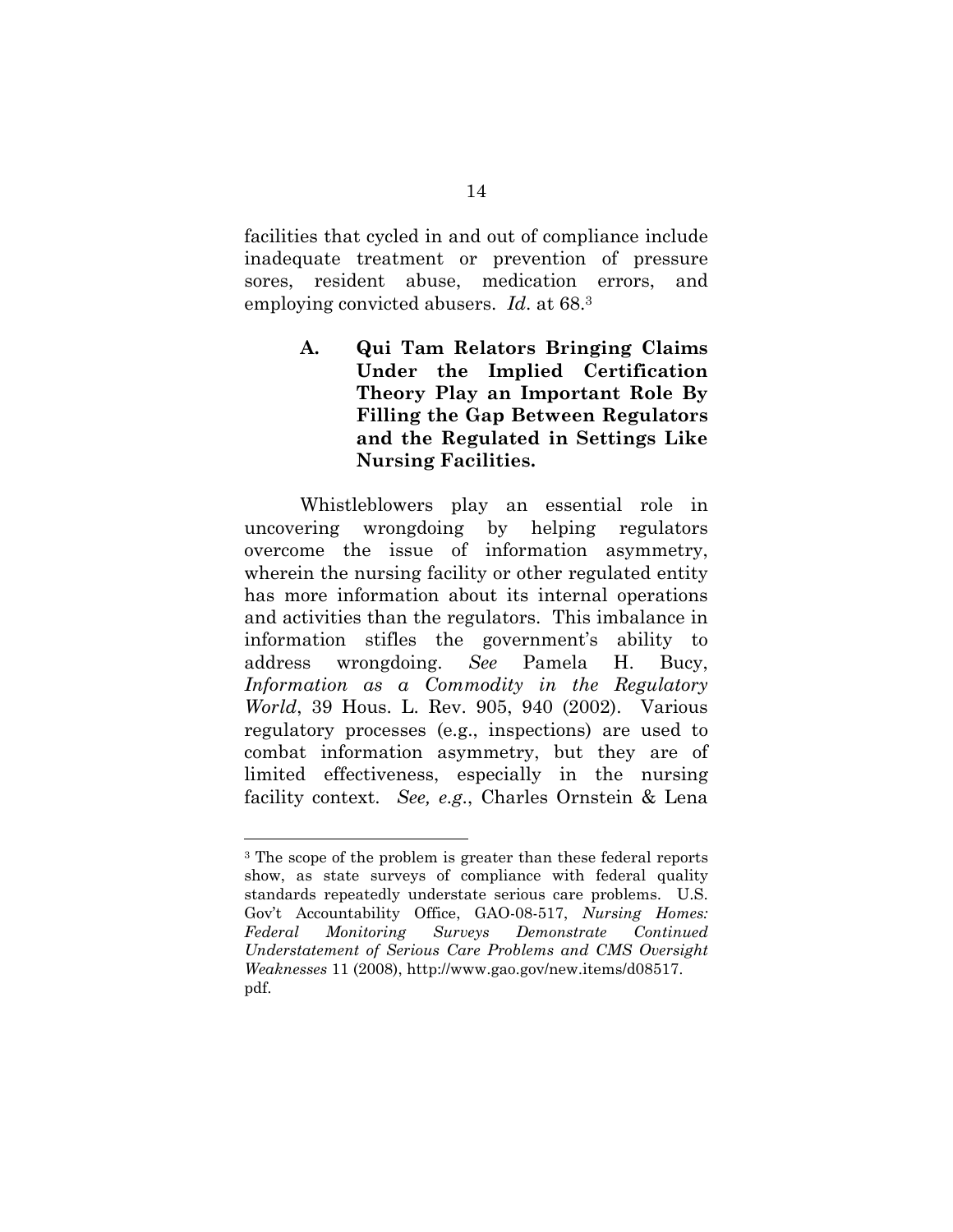Groeger, *Two Deaths, Wildly Different Penalties: The Big Disparities in Nursing Home Oversight*, ProPublica (Dec. 17, 2012)(finding large disparities in state enforcement of Centers for Medicare & Medicaid Services regulations), https://www.propub lica.org/article.two-deaths-different-penaltiesdisparities-in-nursing-homes-oversight.

Whistleblowers step in to fill the gap between the regulatory process and hidden wrongdoing, providing "[i]nside information [that] can alert regulators and the public to ongoing or inchoate wrongdoing." Bucy, *supra* at 940. Whistleblowers with a private right of action, i.e., relators, are especially effective at addressing wrongdoing in the nursing facility context, because regulation has been ineffective in stopping continuous, serious noncompliance at many facilities. *See, e.g*. Ctrs. for Medicare and Medicaid Servs., U.S. Dep't of Health and Human Servs., *Special Focus Facilities (SFF) Initiative* 1 (Feb. 18, 2016) (identifying nursing facilities with a "yo-yo" or "in and out" compliance history), https://www.cms.gov/Medicare/Provider-Enrollment-and-CertificationCompliance/Downloads/ SFFList.pdf.

Whistleblowers bringing FCA suits using the implied certification theory assist the government in addressing substandard care that the government likely never would have discovered on its own with its traditional regulatory powers and remedies. Yarushka Rivera and countless similarly situated patients at Petitioner's facility received mental health services from 23 unlicensed, unsupervised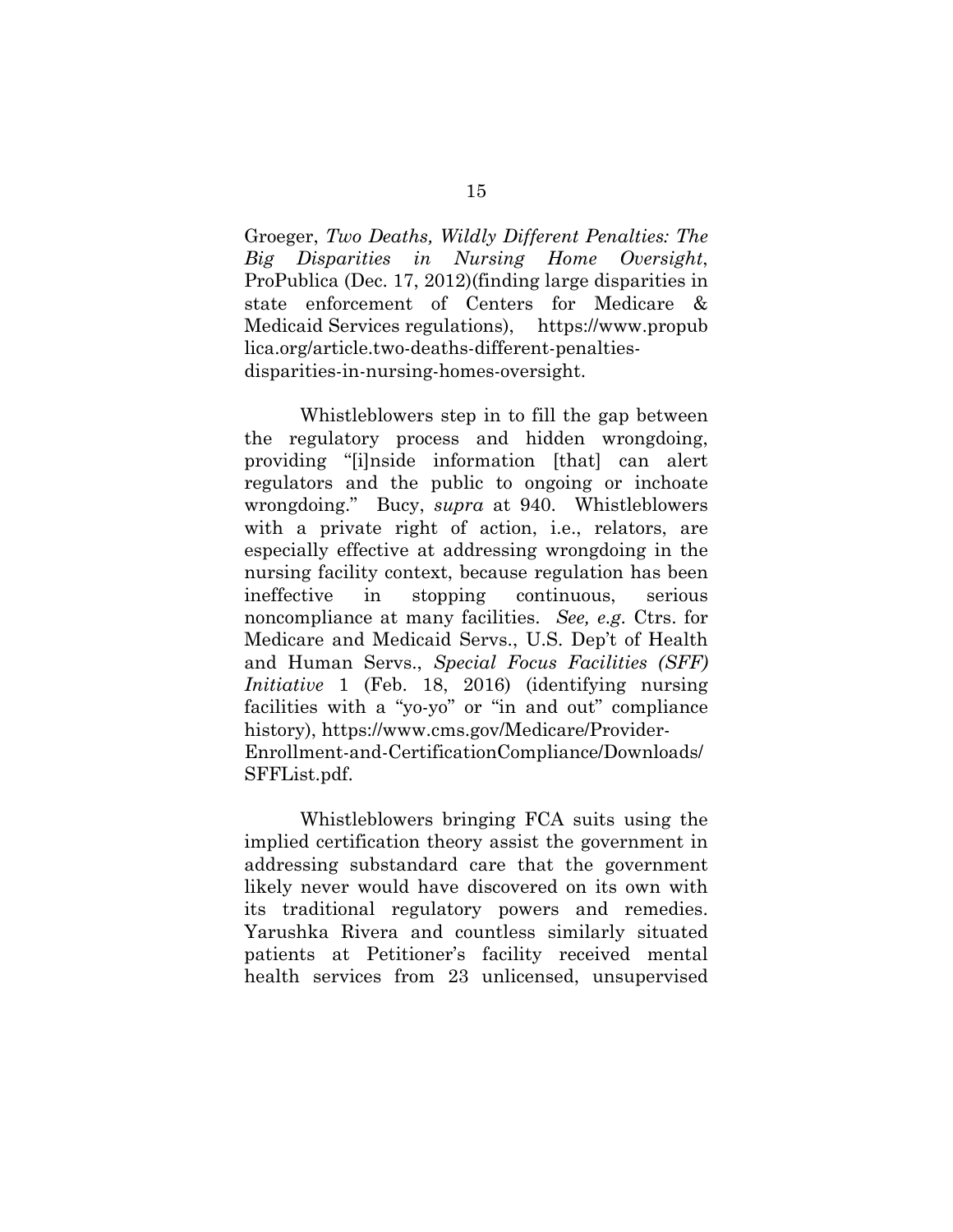therapists for 16 years. *Escobar*, 780 F.3d at 510. These shameful conditions were not uncovered by regulators until Respondent made a formal complaint. *Id*. Petitioner must have been aware that it had created dangerous circumstances for which it was not entitled to bill the government. But without the Respondents demanding an investigation, the conditions at Arbour would still be concealed. *Id*. at 515.

> **B. Global Settlements from Cases Relying on the Implied Certification Theory Have Greatly Improved Conditions in Nursing and Other Healthcare Facilities**.

 The false certification theories are essential legal tools upon which the government and whistleblowers have depended when bringing FCA cases to specifically address substandard care in settings like nursing facilities.4 The express certification theory applies to claims where the falsity is demonstrated on the face of the claim. By contrast, under the implied certification theory, the defendant's claims are false not because of any false statements on their face but because they do not

<sup>4</sup> The government and relators also rely upon the worthless services theory to challenge substandard care. *See, e.g., United States ex rel. Mikes v. Straus*, 274 F.3d 687, 702 (2d Cir. 2001) ("A worthless-services claim asserts that the knowing request of federal reimbursement for a procedure with no medical value violates the False Claims Act . . . ."); *United States ex rel. Lee v. SmithKline Beecham, Inc.*, 245 F.3d 1048, 1053 (9th Cir. 2001) (noting worthless-services theory based on "seeking and receiving payment for medically worthless tests").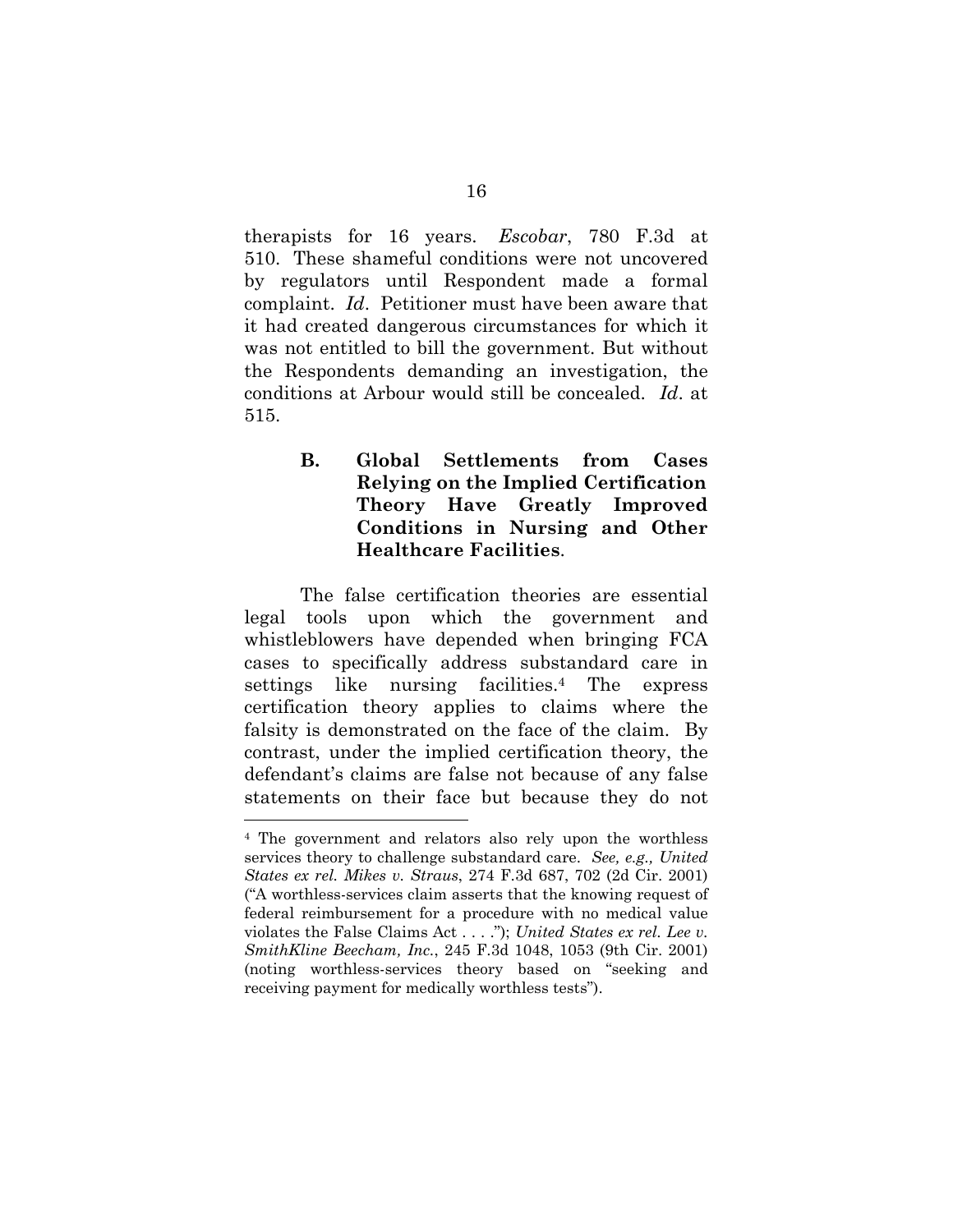satisfy state and federal minimum standards, which are fleshed out in regulations imposing specific requirements necessary for items or services to be reimbursable. The implied certification theory is an entirely valid basis for FCA liability and one which numerous other courts of appeals have expressly adopted.

 According to the Tenth Circuit, "the key attribute of implied false certification claims – and what most clearly differentiates them from expressfalse-certification claims – is that the payee's request for payment lacked an express certification." *United States ex rel. Lemmon v. Envirocare of Utah, Inc*., 614 F.3d 1163, 1169 (10th Cir. 2010). The Tenth Circuit continued, "[t]he pertinent inquiry for [implied false certification] claims is not whether a payee made an affirmative or express false statement, but whether, through the act of submitting a claim, a payee knowingly and falsely implied that it was entitled to payment." *Id*.

 A particularly instructive implied certification analysis is found in *United States ex rel. Sanchez-Smith v. Tulsa Reg'l Med. Ctr., LLC*, 754 F. Supp. 2d 1270 (N.D. Okla. 2010). That case involved a Medicaid-funded provider that failed to provide active treatment to minors in inpatient psychiatric settings. *Id*. at 1274-75. Active treatment was defined to require that the treatment staff meet with patients for a minimum number of hours per week. *Id*. at 1277-78. The inpatient facility staff consistently failed to meet the active treatment requirement, but submitted claims for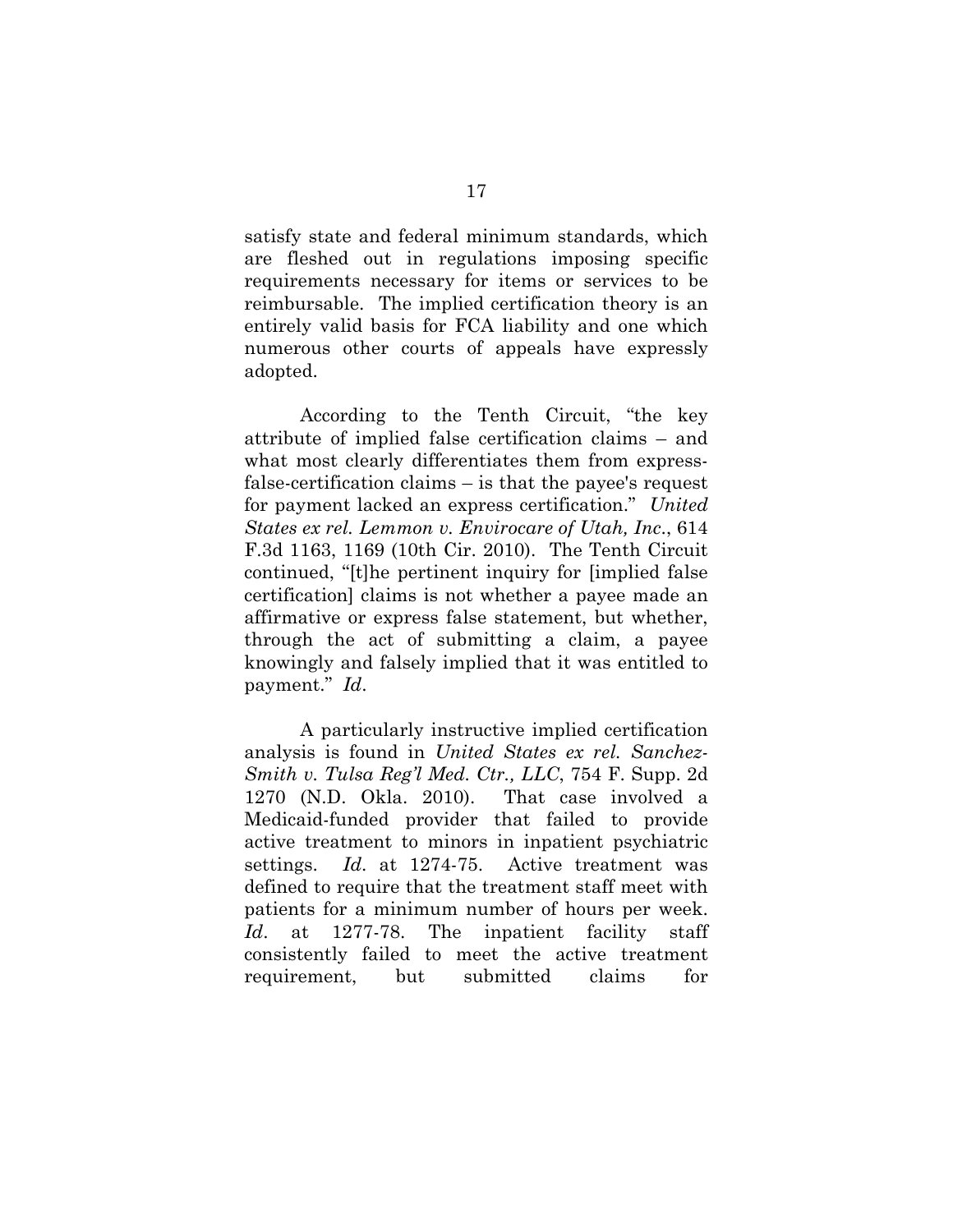reimbursement as if they were entitled to payment. *Id*. at 1272. The Oklahoma court distinguished its role in evaluating whether the facility met the active treatment requirement from the Second Circuit's role in evaluating the spirometry tests in *Mikes v*. *Straus*. *Id*. at 1293 (citing 274 F.3d 687, 701-02 (2d Cir. 2001)). In order to evaluate whether the *Mikes* spirometry tests were of a "quality meeting professionally recognized standards," the court would have had to "step outside" its area of competence and "apply a qualitative standard measuring the efficacy of those procedures." *Id*. In *Sanchez-Smith*, by contrast, "the active treatment requirements allegedly violated [were] objective and/or quantitative because they [were] simply weekly minimum therapy requirements . . . ." *Id*. In other words, the regulatory standard in *Sanchez-Smith,* like the supervision requirement in *Escobar*, was "objective" and did "not present difficulties in application." *Id*.

 Similarly, in *United States v. Sci. Applications Int'l Corp.*, the D.C. Circuit held that a contractor could be liable under the FCA for submitting invoices for services provided under a contract while knowing that it was violating a material contractual provision prohibiting conflicts of interest. 626 F.3d 1257, 1261 (D.C. Cir. 2010). Characterizing its holding as an application of the "implied certification" theory of liability, the court hypothesized the facts to a company that was contractually obligated to supply gasoline to the government with an octane rating of 91 or higher but instead supplied gasoline that had an octane rating of only 87. *Id*. at 1269. The company failed to disclose to the government that it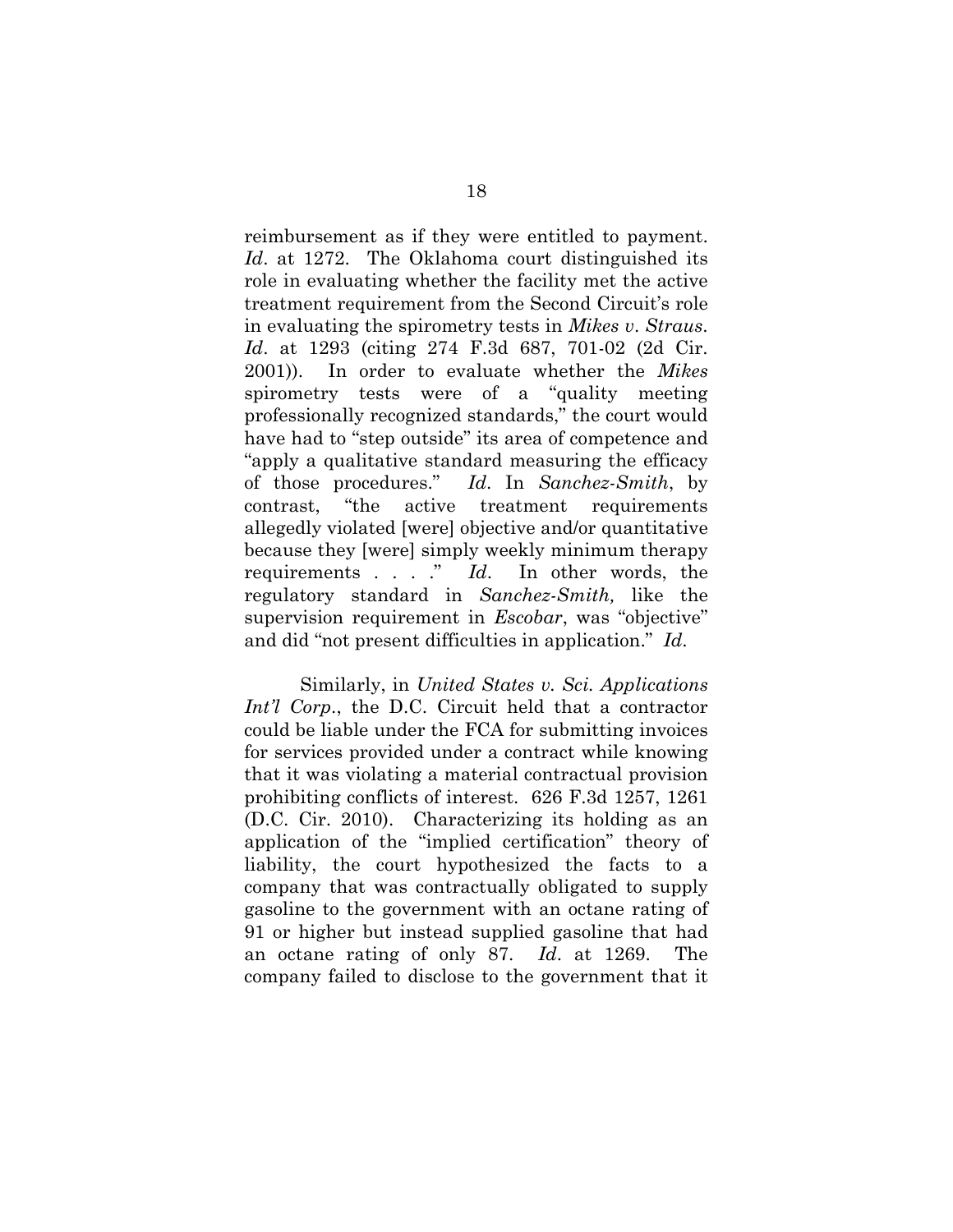had failed to meet the standard required by the contract. *Id*. Even if the company simply submitted monthly invoices that made no statements about the octane of the gasoline supplied (and did not expressly and falsely represent it was in compliance), the D.C. Circuit concluded that the invoices would be false so long as the government could demonstrate that the octane level was a material element of the contract. *Id*.

> i. The government and whistleblowers need the implied certification theory to enforce the FCA in cases related to nursing facilities that endanger vulnerable people by flagrantly and regularly disregarding statutory and regulatory requirements.

 By examining several instances in which the FCA's implied certification theory was used to address substandard care, one can understand that the regulatory enforcement processes would have been inadequate to address the kind of widespread, chronic noncompliance that these cases illustrate. The positive impact of these cases on vulnerable people is confirmed by looking at some recent settlements between nursing facility corporations and the federal and state governments. The following cases are just a portion of the important work that the government and whistleblowers do to identify and address providers' long-lasting, knowing and flagrant noncompliance with well-established minimum provider standards as the basis for demonstrating fraud. These cases illustrate the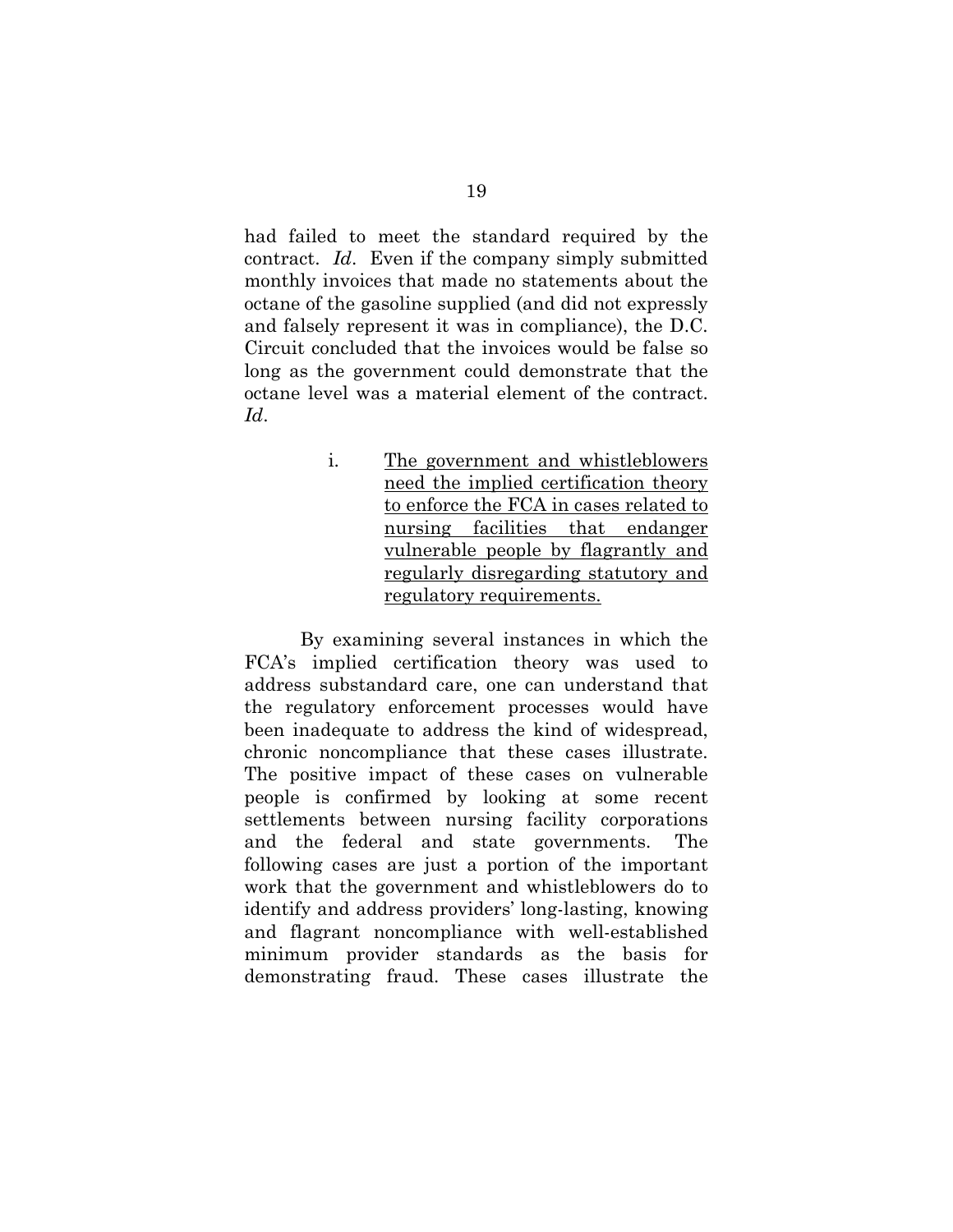manner in which the implied certification theory can be used to enforce the FCA when nursing facilities or other healthcare providers refuse to meet basic lifesustaining regulatory standards year after year. If this Court undermines the viability of the implied certification theory, much of this vital work will disappear and the long-term impact on vulnerable people will be immense.

 For example, in 2014, the federal government and the State of Maryland settled a lawsuit against Foundation Health Services, Inc. (FHS), in which FHS paid \$750,000 to resolve allegations that it submitted false claims for materially substandard and/or worthless skilled nursing facility services. Press Release, U.S. Attorney's Office, Dist. of Md., U.S. Dep't of Justice, *Nursing Home Chain To Pay \$750,000 To Resolve False Claims Act Allegations* (June 13, 2014), https://www.justice.gov/usaomd/pr/nursing-home-chain-pay-750000-resolve-falseclaims-act-allegations. FHS is a Louisiana not-forprofit company that owns and manages nine nursing facilities in five states. *Id*. According to the government, from 2006 to 2010, some of the skilled nursing services provided at several FHS nursing facilities were materially substandard and/or worthless because they failed to meet minimum state and federal requirements for nursing facility care. *Id*. Specifically, the government alleged that FHS submitted claims implying it was in compliance with all quality of care standards, but in fact, it was not in compliance with many fundamental requirements. For example, FHS failed to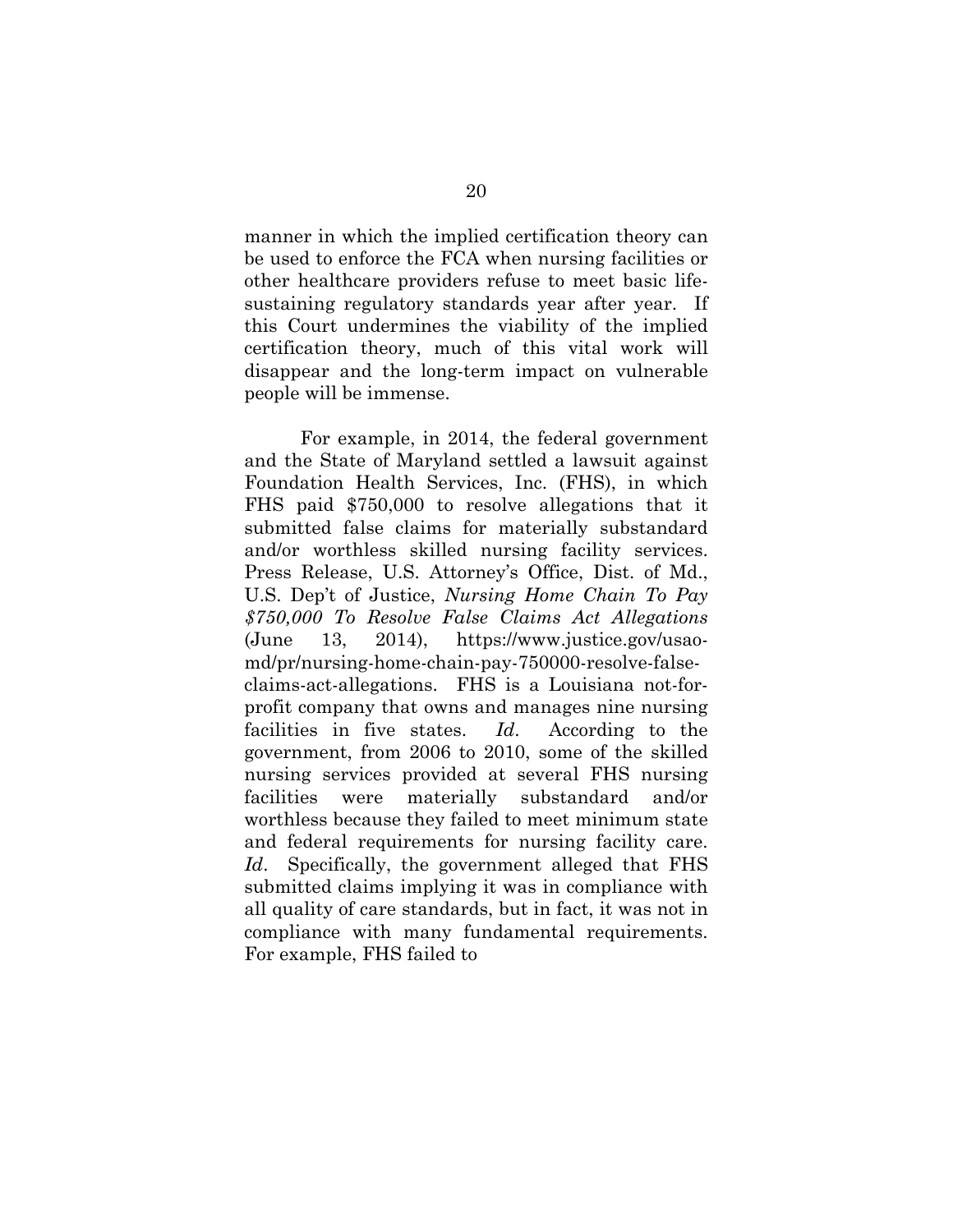- a) follow appropriate fall protocols;
- b) follow appropriate pressure ulcer and infection control protocols;
- c) properly administer medications to avoid medication errors;
- d) appropriately provide for activities of daily living including bathing, monitoring, feeding and supervising for some residents;
- e) provide appropriate mental health treatment;
- f) answer call lights promptly;
- g) employ a sufficient number and skill-level of nursing staff to adequately care for the residents; and
- h) provide a habitable living environment, adequate equipment and needed capital expenditures.

*Id*. As a result of this settlement, FHS closed one of its facilities with the most egregious violations and agreed that the remaining facilities would be under a five-year Corporate Integrity Agreement (CIA) with the OIG of the U.S. Department of Health and Human Services. *Id*.; infra at 24-27 (discussing impact of CIAs).

 In 2013, the United States and the State of Georgia reached a settlement with Golden Living of Plano, Texas to resolve allegations brought under the implied certification theory. *See* Press Release, U.S. Attorney's Office, N.D. Ga., U.S. Dep't of Justice,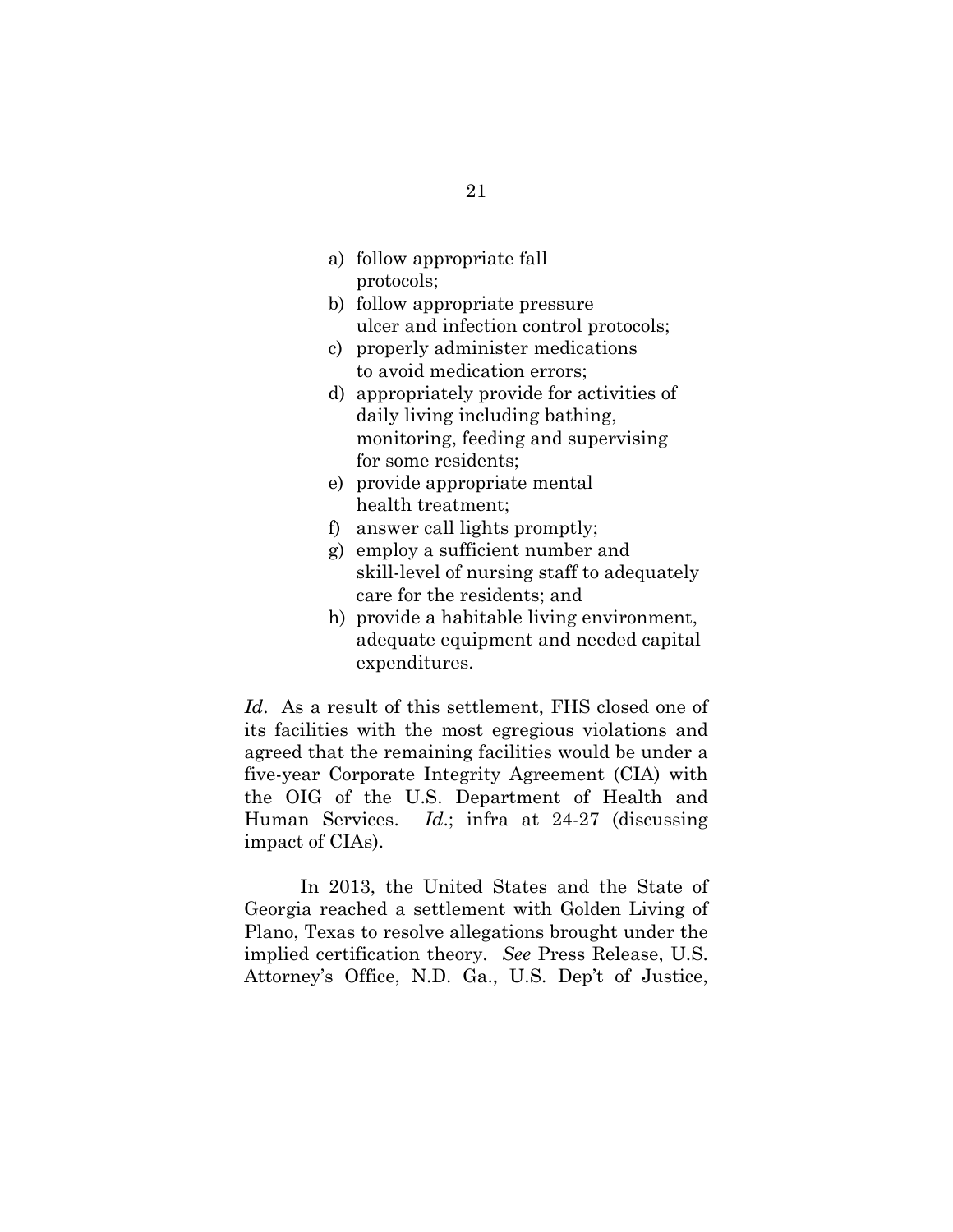*Golden Living Nursing Homes Settle Allegations Of Substandard Wound Care* (Jan. 2, 2013), https://www.justice.gov/usao-ndga/pr/golden-livingnursing-homes-settle-allegations-substandard-wound -care. Golden Living agreed to pay \$613,300 to resolve allegations that from 2006 to 2011, the company "placed at risk the life and health of individuals who were entrusted to its care" by failing to provide adequate wound care services to its nursing home residents. *Id*. The relator in the case was a doctor who had practiced at one of the Golden Living facilities where there was only one wound care specialist for 230 patients. Complaint at 46, *United States ex rel. Micca v. GGNSC Holdings, LLC* (N.D. Ga. May 23, 2012)(No. 1:10-CV-1055-ODE). The Relator contended that he made repeated attempts to warn of the substandard wound care at Golden Living's facility, but without result. *See id*. at 34, 42. The relator alleged that "the nursing care, wound care, medication administration, daily monitoring, and other issue . . . all of which were the responsibility of Defendants and their agents was either not rendered at all or was only rendered in contravention of the rules and regulations of Medicare and Medicaid programs . . . ." *Id*. at 71-72.

 The relator described how the facility failed to meet statutory and regulatory requirements by laying out the harm that befell several of the facility residents. One resident, a quadriplegic who was totally unable to care for herself, was dependent on nursing staff to assist her with tube feeding for hydration and nutrition. *Id*. at 35. Although it was well-known that her gastrostomy tube needed to be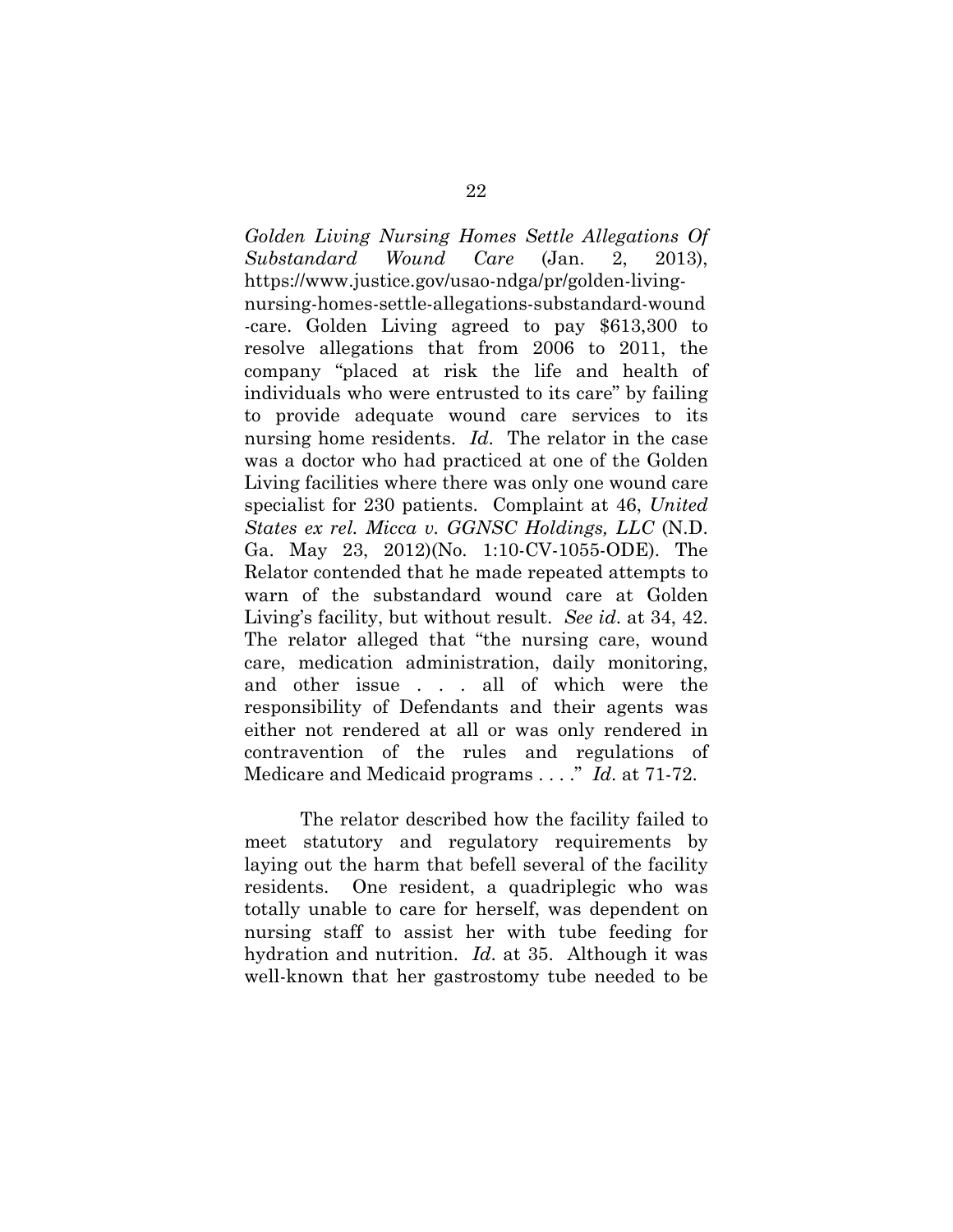carefully handled, the facility staff traumatically removed it again and again leading to hospitalizations. *Id*. at 36. On top of that, while in the facility's care, the resident developed a wound on the ball of her foot which required daily care to heal. *Id*. at 37-38. Despite documenting that they knew how to position her to accommodate the wound's healing, staff instead positioned the patient in a manner that applied pressure to the wound, causing it to expand and become badly infected, eventually causing her death. *Id*. at 38-39. Relator also described another victim whom the facility staff failed to treat in accordance with minimum standards, even though they were well aware that he had acquired a serious pressure ulcer on his foot during his stay at the facility. *Id*. at 42. As a result, the wound worsened considerably over a two-week period, leading to gangrene. *Id*. The patient required a mid-foot amputation to prevent the gangrene from spreading from his foot to the rest of his body. *Id*. Shortly after the amputation, the patient died of a heart attack. *Id.*

 Less than a year after the complaint was filed, Golden Living settled with the federal and state governments, paying a fine and agreeing to enter into a CIA with the OIG of the Department of Health and Human Services. *See* Press Release, U.S. Attorney's Office, N.D. Ga., U.S. Dep't of Justice (Jan. 2, 2013). The agreement covers six of the defendant's facilities in the Atlanta area and requires that the chain work with an independent monitor appointed by the government to verify that the facilities' residents receive appropriate care. *Id*.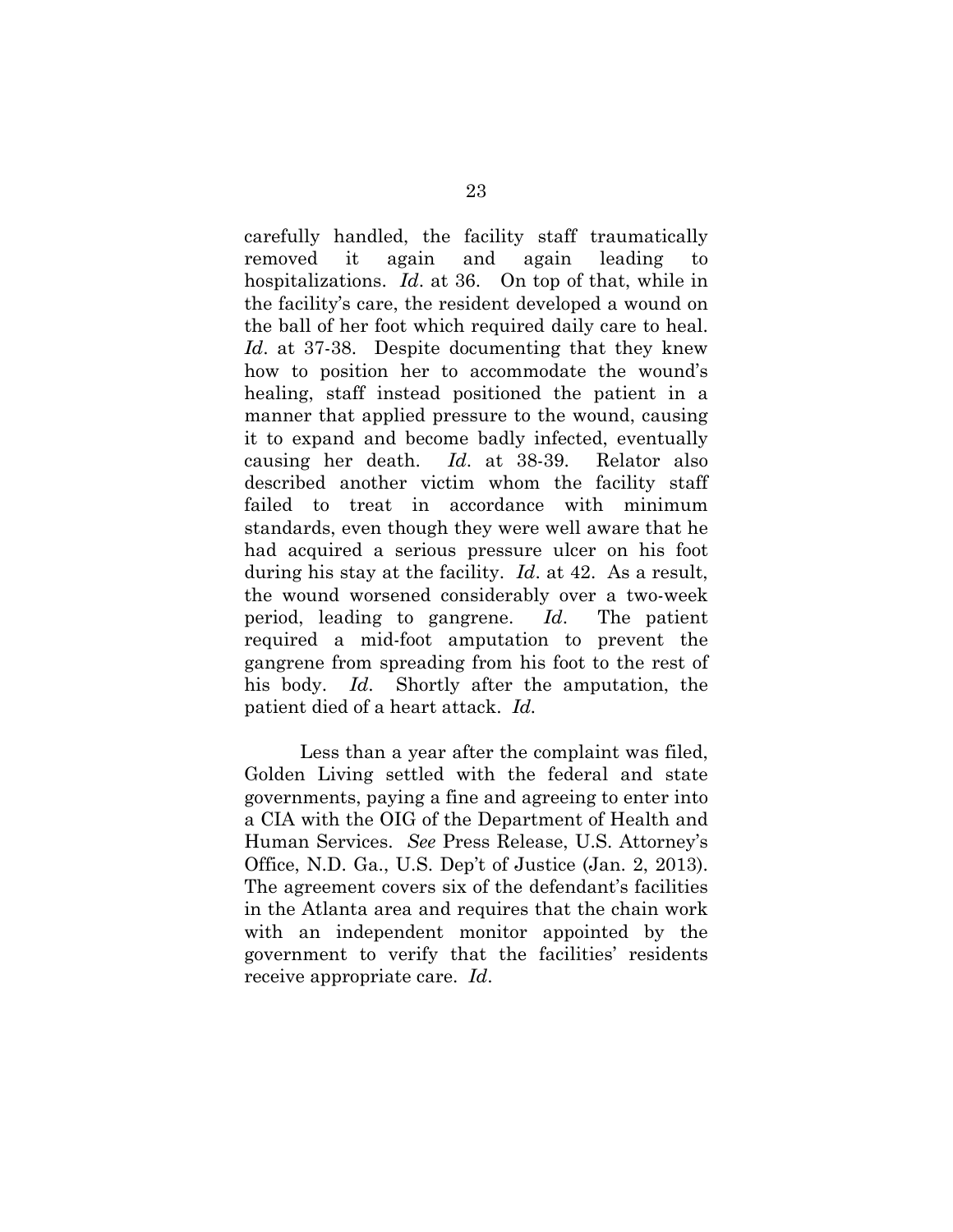In 2015, the federal government settled another lawsuit that alleged that the owners, operators, and managers of two nursing facilities in Watsonville, California submitted false claims to the Medicare and Medi-Cal programs. The government alleged that the care at the facilities was materially substandard and brought the litigation relying on the implied certification theory. Complaint at 1-3, *United States v. Arba Grp. et al*., (N.D. Cal. Aug. 29, 2014)(No. 14-3946). Specifically, the complaint alleges that between 2007 and 2012, the defendants persistently overmedicated elderly and vulnerable residents of the nursing facilities, causing infection, sepsis, malnutrition, dehydration, falls, fractures, pressure ulcers, and for some residents, premature death. *Id*. The complaint described how the defendants failed to address dangerous deficiencies that had been identified by the California Department of Public Health related to the excessive and inappropriate use of psychotropic and other drugs. *Id*. at 14-19. The flagrant violations resulted in unnecessary falls, deterioration and even the death of residents at two of the corporations' facilities. *Id*. at 21.

> ii. Implied certification is often the legal theory underpinning cases that result in Corporate Integrity Agreements which compel recalcitrant providers to undertake life-saving reforms.

 The impact of FCA lawsuits on the quality of healthcare is even greater when the defendant enters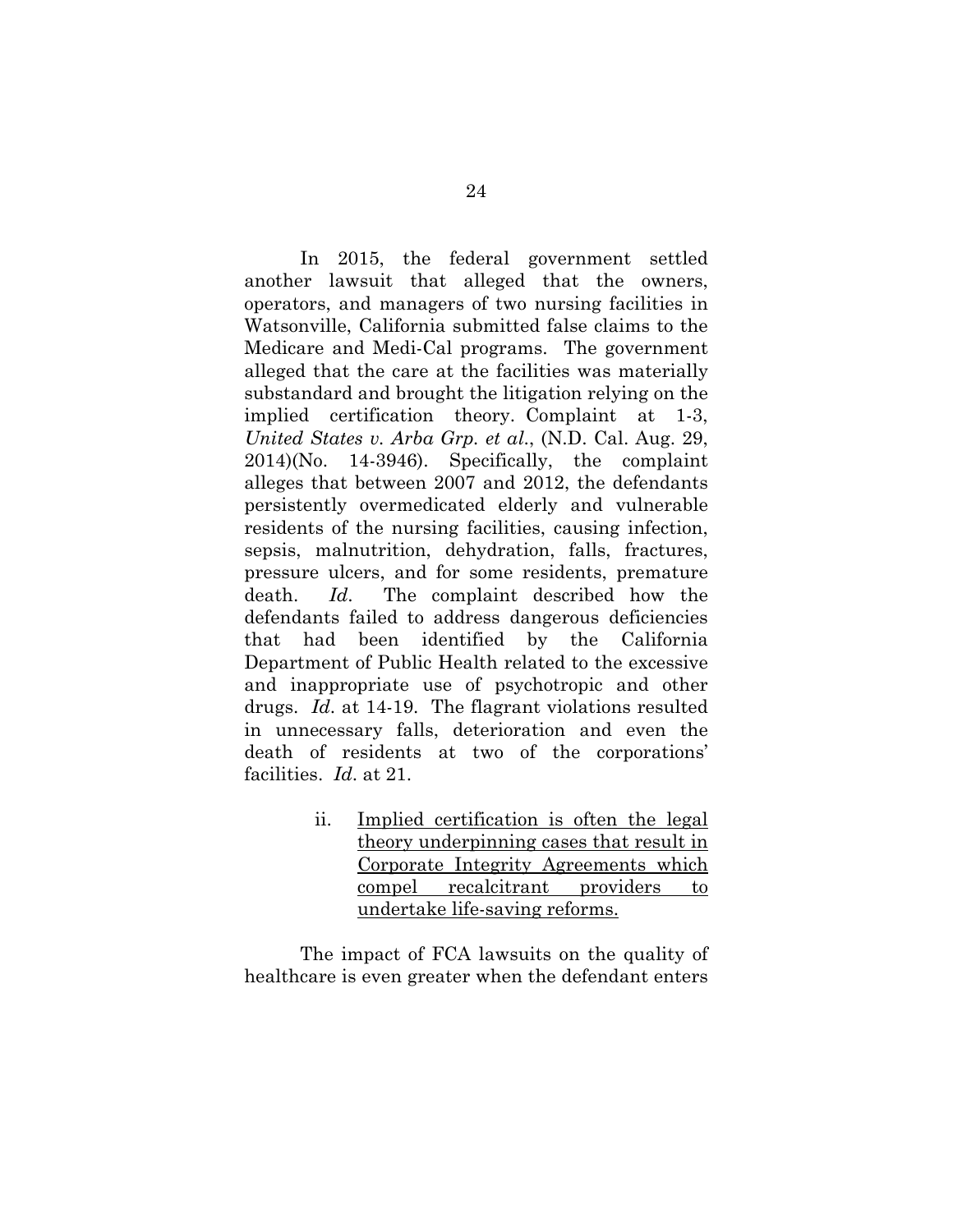into a CIA as part of a global settlement. *See* Office of Inspector Gen., U.S. Dep't of Health and Human Servs., Corp. Integrity Agreements, http://www.oig. hhs.gov/fraud/cias.asp (identifying companies that have previously executed CIAs with OIG). The OIG negotiates compliance obligations with healthcare providers and other entities as part of the civil settlement of FCA litigation. *Id*. Usually a company agrees to adhere to a CIA for five years in exchange for the OIG's agreement not to seek exclusion of that healthcare provider from participation in Medicare, Medicaid, and other federal healthcare programs. *Id*. A key component of the quality-of-care CIAs — many of which emerge as a result of cases that are predicated upon the implied certification theory — is the appointment of an independent quality monitor who is selected by the OIG to monitor the performance of the facility or chain.

 In addition to the independent quality monitor, quality-of-care CIAs also usually include the following means through which the corporation will build its internal quality assurance program: a) appointment of a compliance officer at a relatively high level in the corporation; b) creation of a compliance committee; c) development of written standards and policies; d) implementation of a comprehensive employee training program; e) creation of a system through which the corporation will ensure that it is monitoring the claims it submits to the government for accuracy and quality of the underlying services; f) establishment of a confidential disclosure program so that whistleblowers can safely and confidentially identify violations of law or safety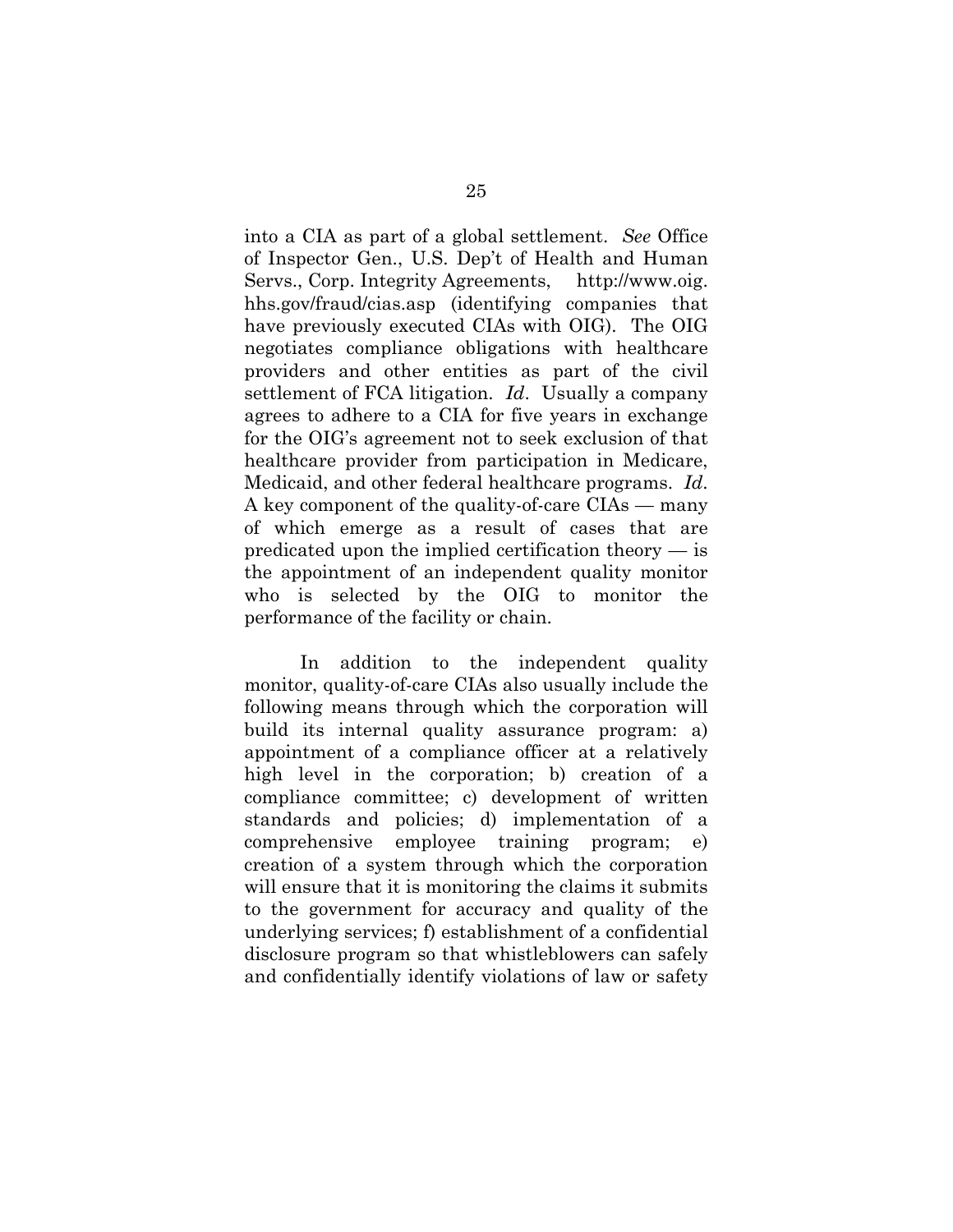concerns; g) provision of a means through which the corporation will do background checks to restrict employment of persons who are not appropriate to work with vulnerable people; and h) implementation of a reporting system whereby the corporation will report payment issues, reportable events, and ongoing investigations or other violations of the law to the OIG. *See, e.g*., Office of Inspector Gen., Dep't of Health and Human Servs., *Corporate Integrity Agreement Between The Office of Inspector General of Department of Health and Human Services and GGNSC Holdings, LLC et al*., 4-39 (Dec. 2012), http://www.oig.hhs.gov/fraud/cia/agreements/Golden\_ LivingCenter\_12212012.pdf.

 In 2009, the OIG reviewed 15 chain-wide CIAs that it entered into with corporate nursing facility chains between 2000 and 2005 to evaluate whether these agreements have had a positive impact on the quality of the services provided after the execution of the CIA and the settlement of the FCA lawsuit. Office of Inspector Gen., Dep't of Health and Human Srvs., OEI-06-06-00570, *Nursing Home Corporations Under Quality of Care Corporate Integrity Agreements* at i (Apr. 2009), https://oig.hhs.gov/oei/ reports/oei-06-06-00570.pdf. According to the report, "all 15 corporations enhanced quality of care structures and processes to meet the CIA requirements. Corporate representatives from each corporation cited positive effects of their CIAs. Although all corporations were ultimately responsive to their quality monitors' guidance and valued their input, three corporations were initially resistant until OIG intervened." *Id*. at ii. Unlike standard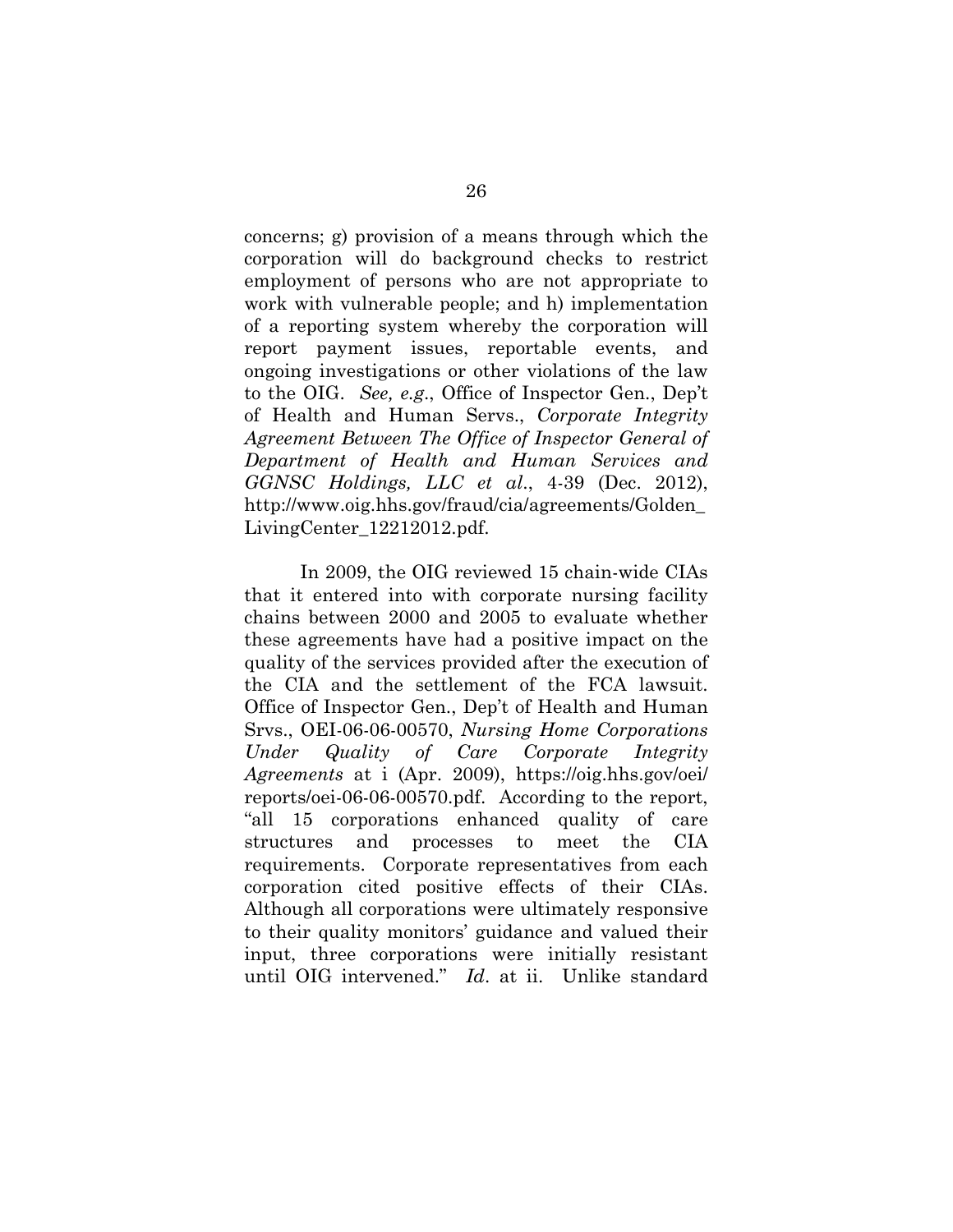regulatory enforcement actions, "a provider's continued failure to address quality of care [through compliance with the CIA] may warrant opening new investigations by OIG" and potentially could result in the provider's exclusion from participation in federal healthcare programs. *Id*. at iii.

 As the discussion above demonstrates, the implied certification theory under the FCA is a catalyst for reforming providers that have been continuously and flagrantly out of compliance with minimum safety protections. Regulatory enforcement mechanisms are demonstrably inadequate to effectively address the dangers that such noncompliance poses to vulnerable people. The government and whistleblowers depend on the availability of all tools to address the widespread disregard of these protections, but especially the implied certification theory.

#### **CONCLUSION**

 For the foregoing reasons, AARP respectfully submits that the decision of the Court of Appeals for the First Circuit should be affirmed.